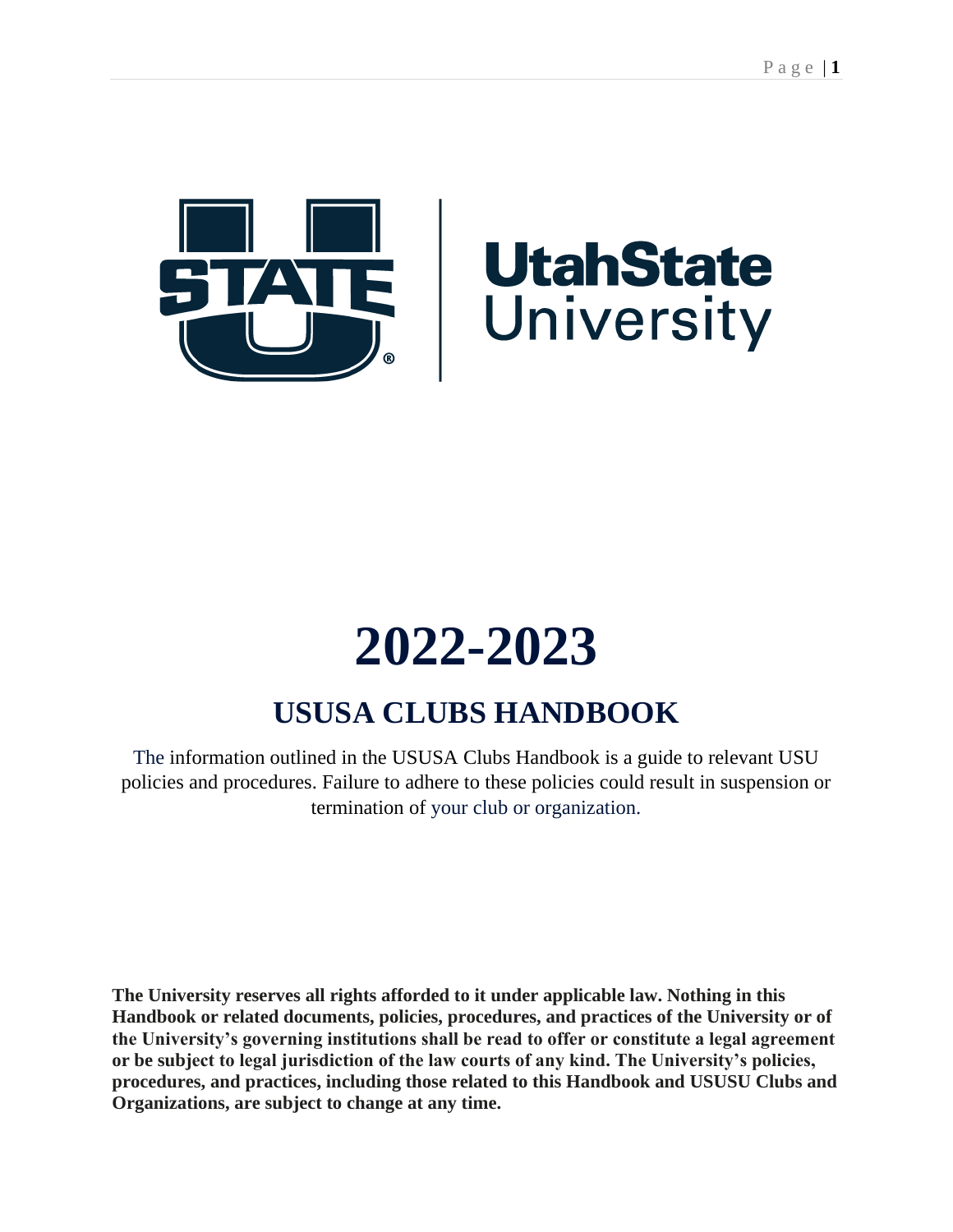# **COUNCIL OF USUSA CLUBS & ORGANIZATIONS**



Noah Evaga USUSA Diversity & Organizations Executive Director diversityandclubs.ususa@usu.edu Location: TSC 323



Jessica Roueche USUSA Club Advisor jessica.roueche@usu.edu 435.797.5740 Location: TSC 326



Tyler Rich USUSA Clubs Director clubs.ususa@usu.edu



Rachel Tong USUSA Clubs & Diversity Liaison clubs.ususa@usu.edu



Hallie Magnuson USUSA Diversity Director clubs.ususa@usu.edu



Student Involvement Office involvement@usu.edu 435.797.2912

### **Additional Contacts**

**USUSA PR Director |** prandmarketing.ususa@usu.edu

**Event Services |** eventservices@usu.edu

**Campus Rec Scheduling Coordinator** | tyrell.crane@usu.edu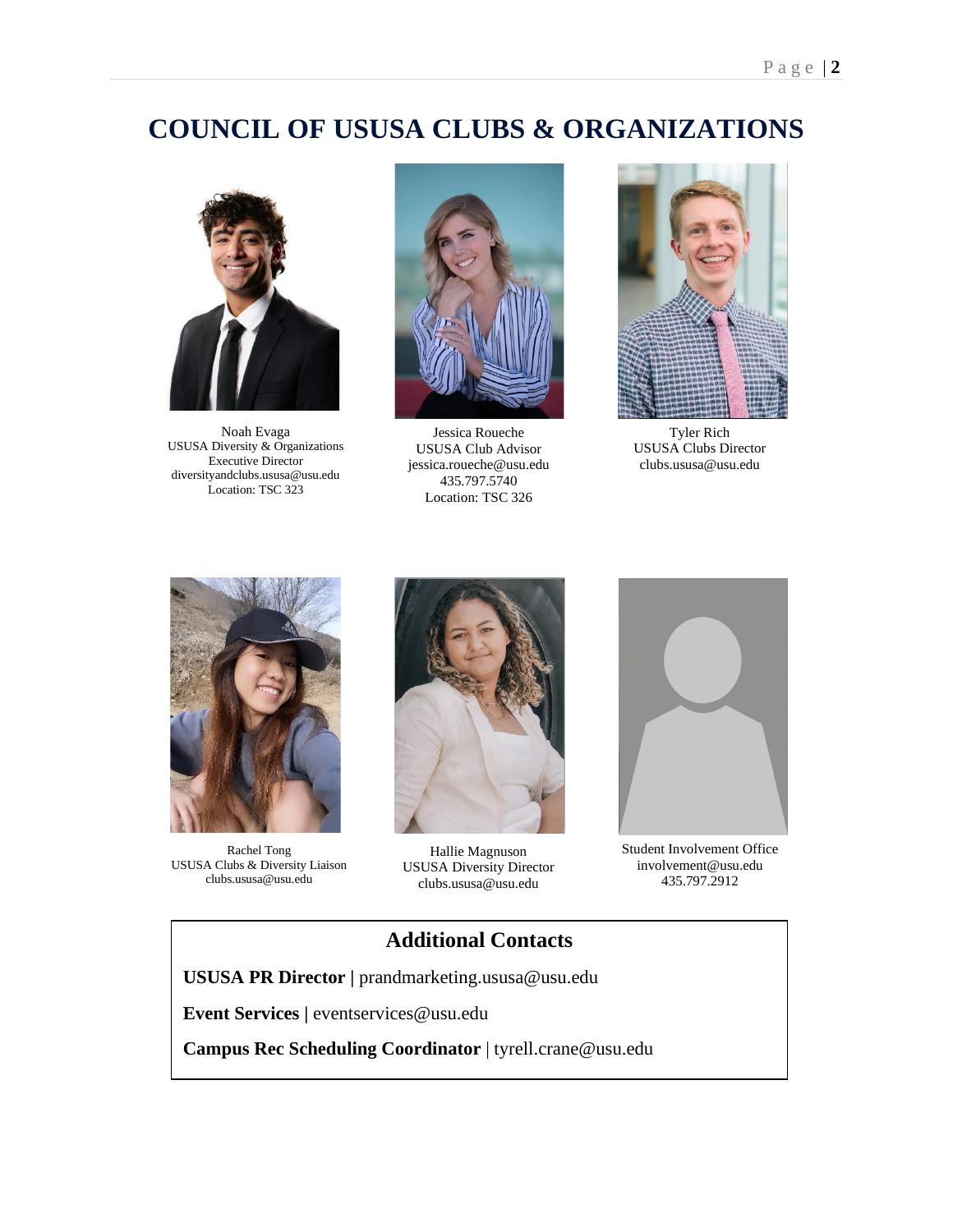# **TABLE OF CONTENTS**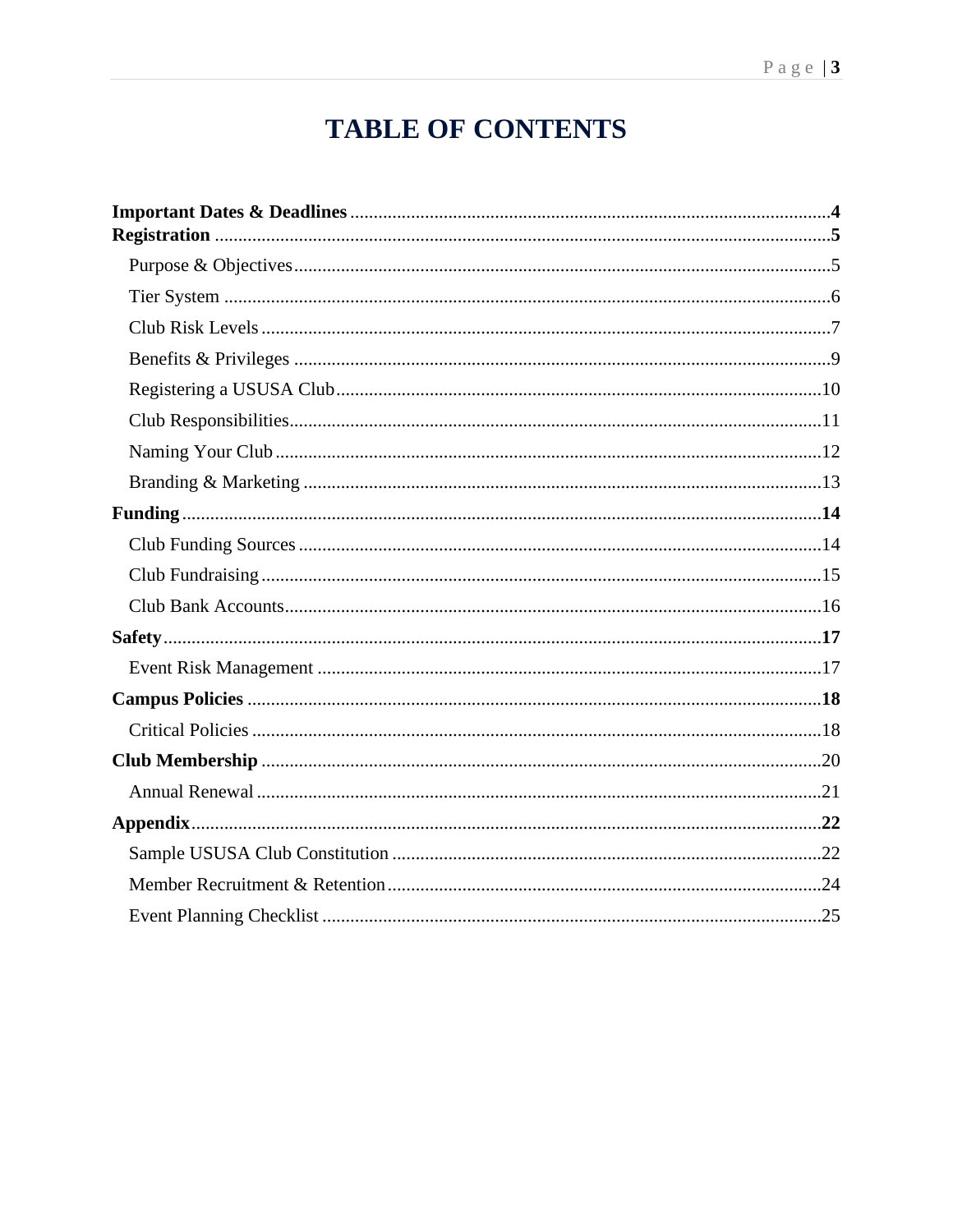# **IMPORTANT DATES & DEADLINES**

### **Deadlines Based on Tier Systems:**

USUSA clubs must send one representative to every mandatory meeting. Failure to be represented at one meeting will result in probation. When a club or organization is on probation, it will not be eligible for space or funding. If a club fails to be represented at a second meeting, the club will lose its status for the rest of the year.

USUSA clubs are required to attend a Title IX training. Failure to attend will result in loss of USUSA Club status.

### **Club & Organization Registration Deadlines:**

Club registration and club re-registration for the academic year is available on an on-going basis and will be reviewed every other week. However, club registrations have a few deadlines:

- **New Club Registration for 2021-22**: March 22, 2023
- **Club Registration & Re-Registration for 2022-23:** April 26, 2023 May 15, 2023
	- o *Registration & Re-Registration will re-open on August 29, 2023*

### **Club & Organization Mandatory Meetings:**

USUSA presidents will represent every club with up-to-date information and comply by university policies by attending the following mandatory meetings:

- August 24, 2022 at 4:00pm via Zoom
- September 1, 2022 at 4:00pm in TSC 229 Big Blue Room
	- o University Marketing Training
- September 15, 2022 at 5:00pm-6:15pm in TSC 229 Big Blue Room
	- o Title IX Training
- October 6, 2022 at 4:00pm via Zoom
- November 3, 2022 at 4:00pm via Zoom
- December 1, 2022 at 4:00pm via Zoom
- January 26, 2023 at 4:00pm via Zoom
- February 2, 2023 at 4:00pm-5:15pm (Title IX Training) in TSC Big Blue Room o *Only for clubs who need this training*
- March 2, 2023 at 4:00pm via Zoom
- April 6, 2023 at 4:00pm in TSC 229 Big Blue Room
	- o *End of Year Farewell*

*\*If you are unable to attend the mandatory Title IX training, please coordinate with Jessica Roueche at [jessica.roueche@usu.edu](mailto:jessica.roueche@usu.edu) to attend other date options.*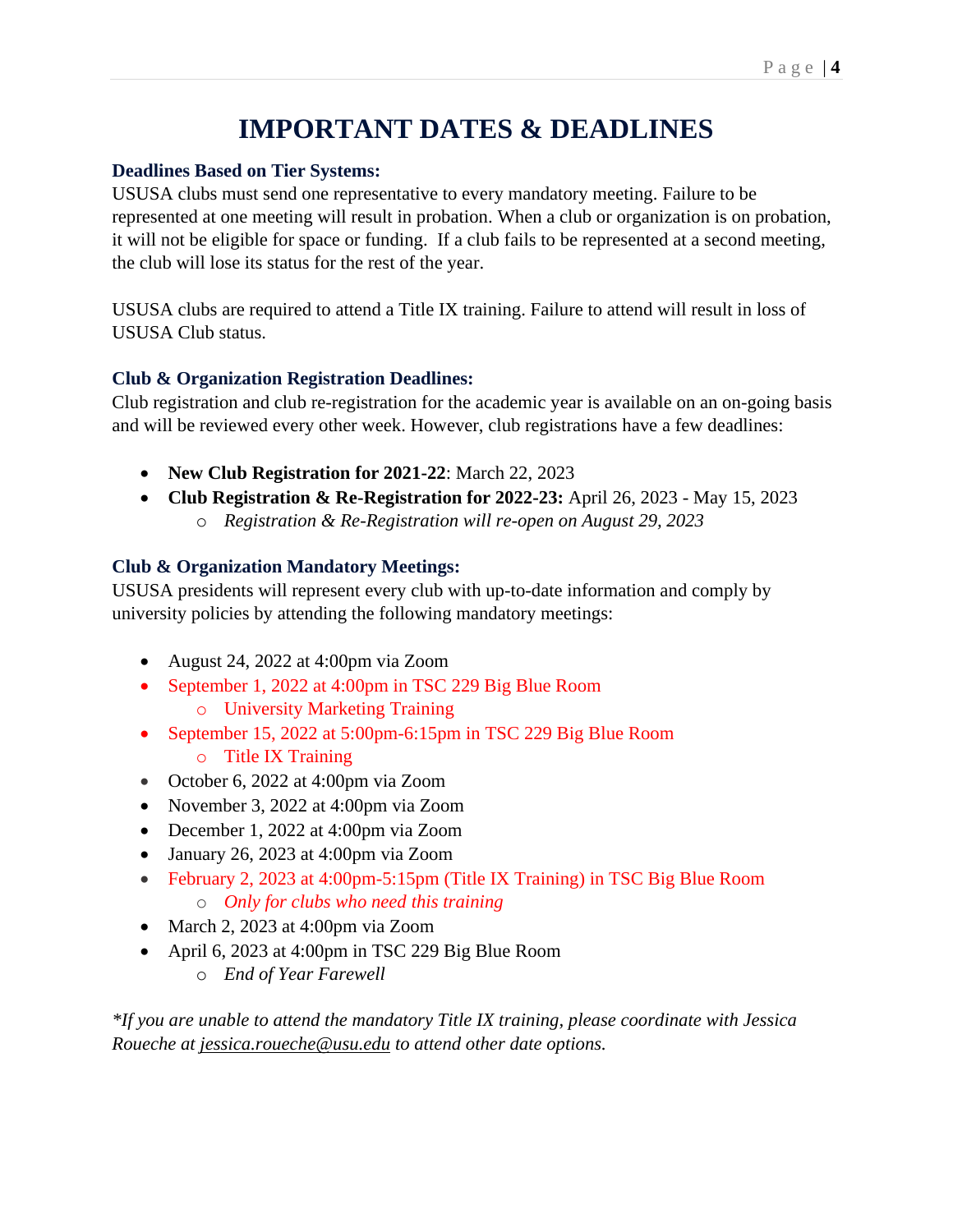# **Section: REGISTRATION Title: PURPOSE & OBJECTIVES**

We would like to welcome all club presidencies to USUSA Clubs and Organizations. Thank you for being a part of the larger community at Utah State University. You have the great opportunity of being part of Utah State University's push to increase student involvement.

Within USUSA, we encourage students involved with clubs to use their club as a gateway to opportunities both on campus and after graduation. We hope that USUSA can help you in your efforts to grow and improve each of your clubs and/or organizations. we endeavor to increase club memberships, as well as club quality as we strive to provide the best student run clubs and organizations in the state.

We encourage you to be involved with the program as much as possible and to devote your time and efforts to providing a unique experience for all club members. We urge you to hold meetings, sponsor activities, participate in service projects and cultivate memorable experiences for not only yourself, but also your club members.

Importantly, USUSA Clubs and Organizations are different from departmental clubs. On the one hand, a USUSA Club or Organization (hereinafter referred to as clubs) is a group of students with a common interest coming together to participate in an activity (such as a sport, hobby, or academics). The club or organization is initiated and run by students and is categorized into a tier system. USUSA Clubs & Organizations are separated into three tiers based on the level of risk inherent in the club activities. Based on the tier level, the club or organization may require additional oversight by the university, such as requiring an advisor. On the other hand, a Department Club is a student group that is sponsored and run by an on-campus department. Indicators that a club may be a departmental club include: the advisor advises the club as part of their job description as written by their department, the club receives funding from an on-campus department, or the club has an index number/P-card, or the club is run by faculty or staff, rather than by students. Departmental Clubs will not be provided USUSA Club & Organization status, and the benefits associated with that status.

### **Please check with your club advisor if your club is considered a departmental club as you will not qualify as a USUSA Club.**

For additional information about club tiers, please see club tier levels on page 6.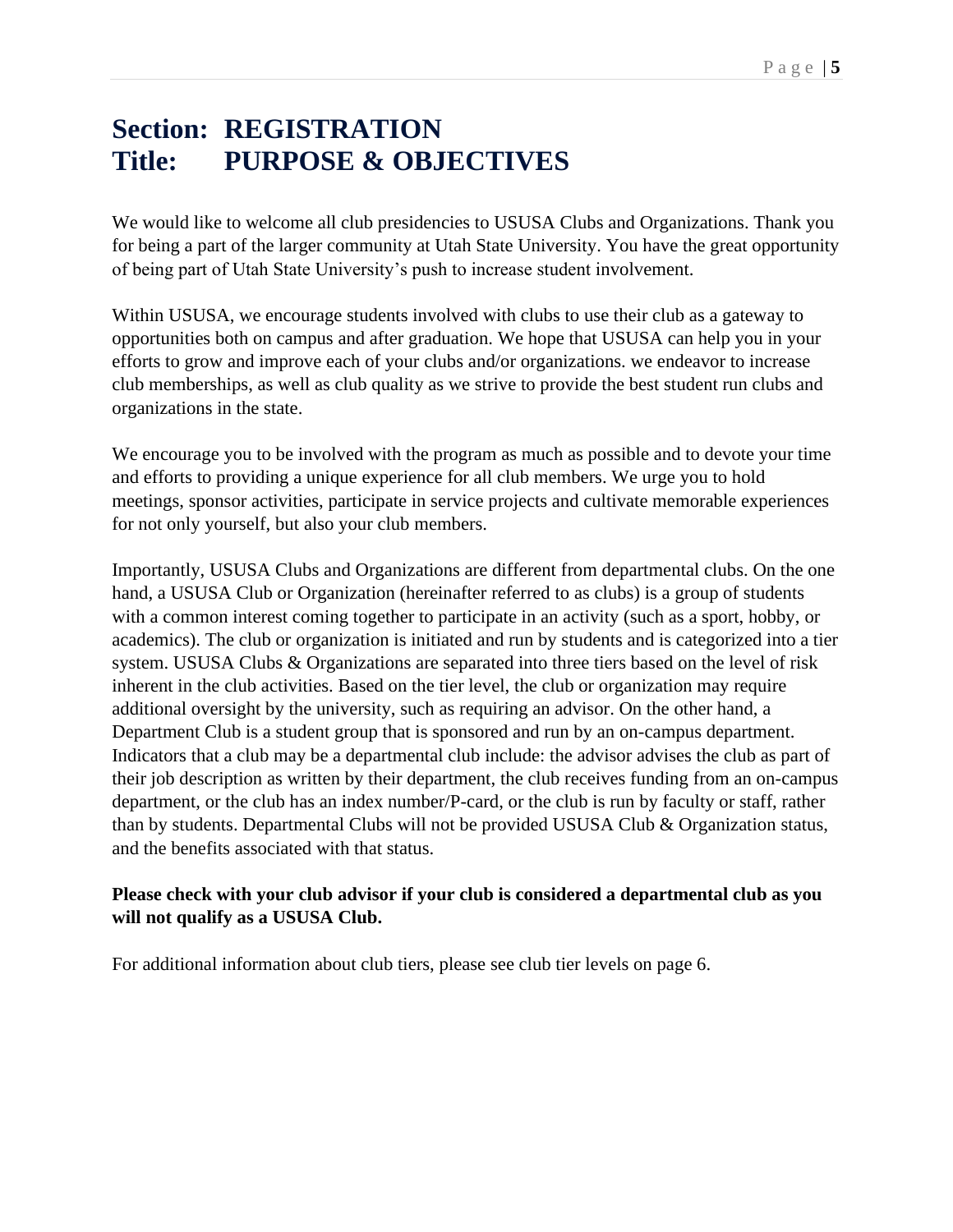# **Section: REGISTRATION Title: TIER SYSTEM**

All USUSA Clubs and Organizations must determine with Student Affairs what tier system they fall under prior to completing the online registration form. This is a great way to establish both the needs and the expectations of your club. Clubs with activities deemed higher risk will be in a higher tier, while clubs with fewer needs and lower risks will be in a lower tier. Please use the risk matrix on page 8 to determine what risk level your club activities may fall under. You can view the chart and descriptions below to learn about club requirements based on the tier your club falls under.

Keep in mind, the *USUSA Council of Clubs & Organizations* can change your tier based on risks, activity level, and needs.

|                                    | <b>Tier I</b>                                                                                                                                                                                                                                                                                                                              | <b>Tier II</b>                                                                                                                                                                                                                                                                                                                                                                                                                                                                                | <b>Tier III</b>                                                                                                                                                                                                                                                                                                                                                                                                                                                                         |
|------------------------------------|--------------------------------------------------------------------------------------------------------------------------------------------------------------------------------------------------------------------------------------------------------------------------------------------------------------------------------------------|-----------------------------------------------------------------------------------------------------------------------------------------------------------------------------------------------------------------------------------------------------------------------------------------------------------------------------------------------------------------------------------------------------------------------------------------------------------------------------------------------|-----------------------------------------------------------------------------------------------------------------------------------------------------------------------------------------------------------------------------------------------------------------------------------------------------------------------------------------------------------------------------------------------------------------------------------------------------------------------------------------|
| <b>Risk Level</b>                  | Low-risk activities                                                                                                                                                                                                                                                                                                                        | Medium-risk activities                                                                                                                                                                                                                                                                                                                                                                                                                                                                        | High-risk activities                                                                                                                                                                                                                                                                                                                                                                                                                                                                    |
| <b>Tier</b><br><b>Requirements</b> | • Establish a club<br>constitution<br>$\bullet$ Minimum of<br>five club<br>members<br>• Register as a<br>club with<br><b>USUSA</b><br>• Club President<br>must attend<br>Title IX training<br>• Club President<br>must attend the<br>monthly<br><b>USUSA Club &amp;</b><br>Organization<br>meetings<br>• Maintain current<br>member roster | • Advisor required<br>and must be a full-<br>time USU<br>employee<br>• Register as a club<br>with USUSA<br>• Minimum of five<br>club members<br>• Club President<br>must attend Title<br>IX training<br>• Club President<br>must attend the<br>monthly USUSA<br>Club $\&$<br>Organization<br>meetings<br>• Maintain current<br>member roster<br>• Must work with<br>USUSA, club<br>advisor, and risk<br>management to<br>approve any<br>medium-risk level<br>activities hosted by<br>the club | • Advisor required and<br>must be a full-time<br>USU employee<br>• Register as a club with<br><b>USUSA</b><br>• Minimum of five club<br>members<br>• Club President must<br>attend Title IX training<br>• Club President must<br>attend the monthly<br><b>USUSA Club &amp;</b><br>Organization meetings<br>• Maintain current<br>member roster<br>• Must work with<br>USUSA, club advisor,<br>and risk management to<br>approve any high-risk<br>level activities hosted<br>by the club |

#### **Tier Levels & Requirements:**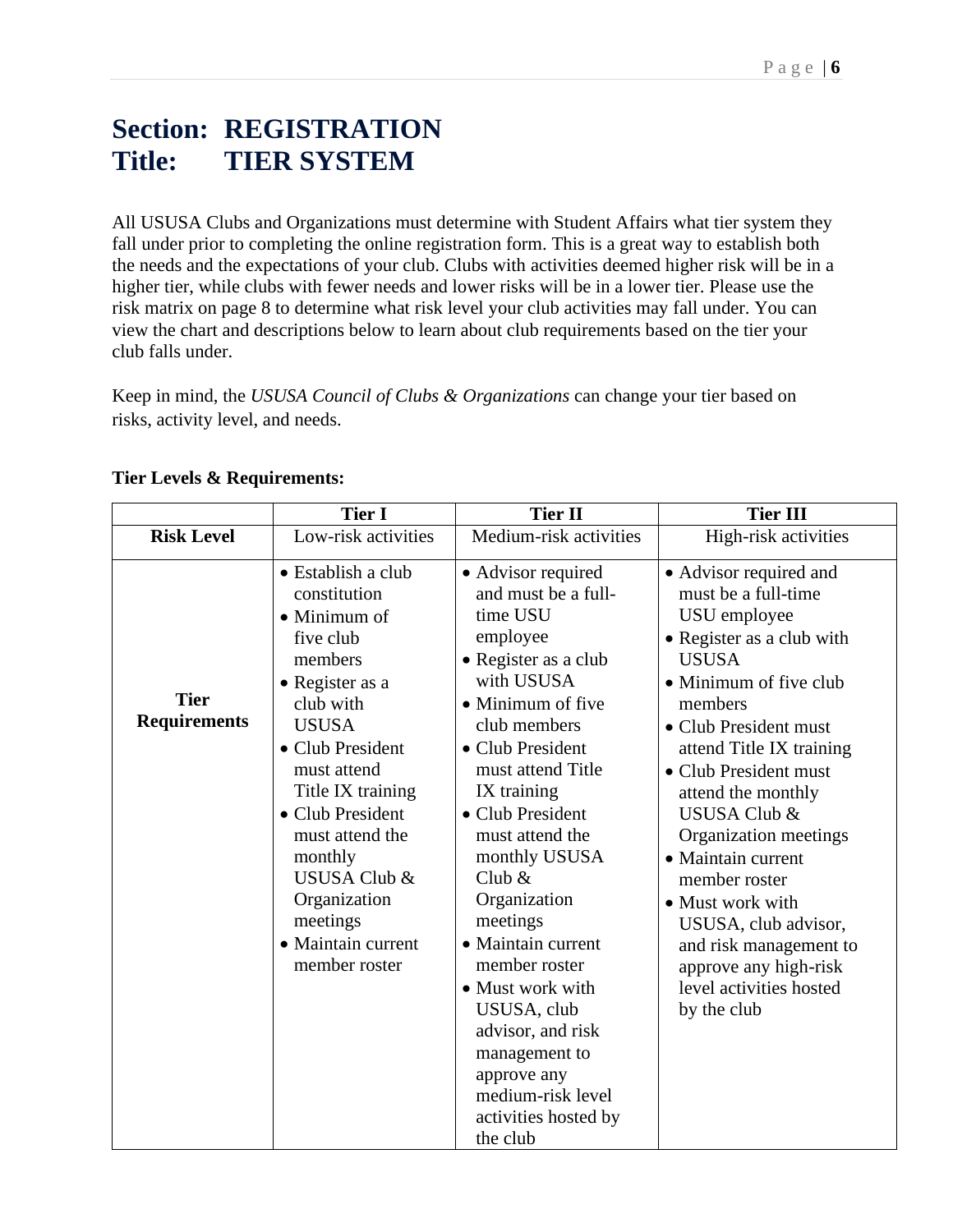# **Section: REGISTRATION Title: CLUB RISK LEVELS**

USUSA Clubs & Organizations must determine the level of risk their activities fall under. Additional university oversight may be required with activities that are at the medium-risk or high-risk level. The risk level of club activities will determine the tier of the club.

The USUSA Clubs & Organization Council will assess all clubs during the registration process and throughout the academic year to verify club risk exposure. Clubs that meet medium to highrisk criteria may be asked to modify their focus or be required to meet additional guidelines to be a registered club/organization with the University.

| <b>Risk Level</b>     | <b>Definition:</b>                | <b>Activities:</b>                 |
|-----------------------|-----------------------------------|------------------------------------|
| High Risk (Tier III)  | Organizations should consider     | Activities may result in death or  |
|                       | whether they should eliminate or  | cause severe injury, major         |
|                       | modify activities to a lower risk | property damage, significant       |
|                       | level.                            | financial loss, and or/result in   |
|                       |                                   | negative publicity for the club or |
|                       |                                   | university.                        |
| Medium Risk (Tier II) | Contains some level of risk that  | Activities may cause minor         |
|                       | is unlikely to occur.             | injury, illness, property damage,  |
|                       | Organizations should consider     | financial loss, and/or could       |
|                       | what can be done to manage the    | result in negative publicity or    |
|                       | risk to prevent any negative      | the club or university.            |
|                       | outcome.                          |                                    |
| Low Risk (Tier I)     | Contains minimal risk and are     | Activities present minimal threat  |
|                       | unlikely to occur. Organizations  | to safety, health, and well-being  |
|                       | can proceed with these activities | of the participants.               |
|                       | as planned.                       |                                    |

### **How do I know what level of risk my club is?**

- 1. List all risk concerns for your club, its members, and the activities planned
- 2. Identify risks associated with each activity (see *Types of Risks* below)
- 3. Use the matrix (see *Table 1* below) to determine the level of risk of club activities before applying any risk management and prevention strategies
- 4. Develop methods to manage potential risks
- 5. Consider modifying or eliminating activities that have unreasonable risk associated with them.

### **Types of Risks**

There are five types of risks to consider when assessing what level of risk your club may fall under. This includes (but is not limited to):

- **Physical:** Bodily injuries that occur from participation in an activity
- **Reputation:** Incidents that may lead to defamation or portray a bad image of the individual members, the club or organization, or the University as a whole.
	- o Example: media, alumni, family, donors, community members
- **Emotional:** Incidents that alienate or harm the feelings of members of the community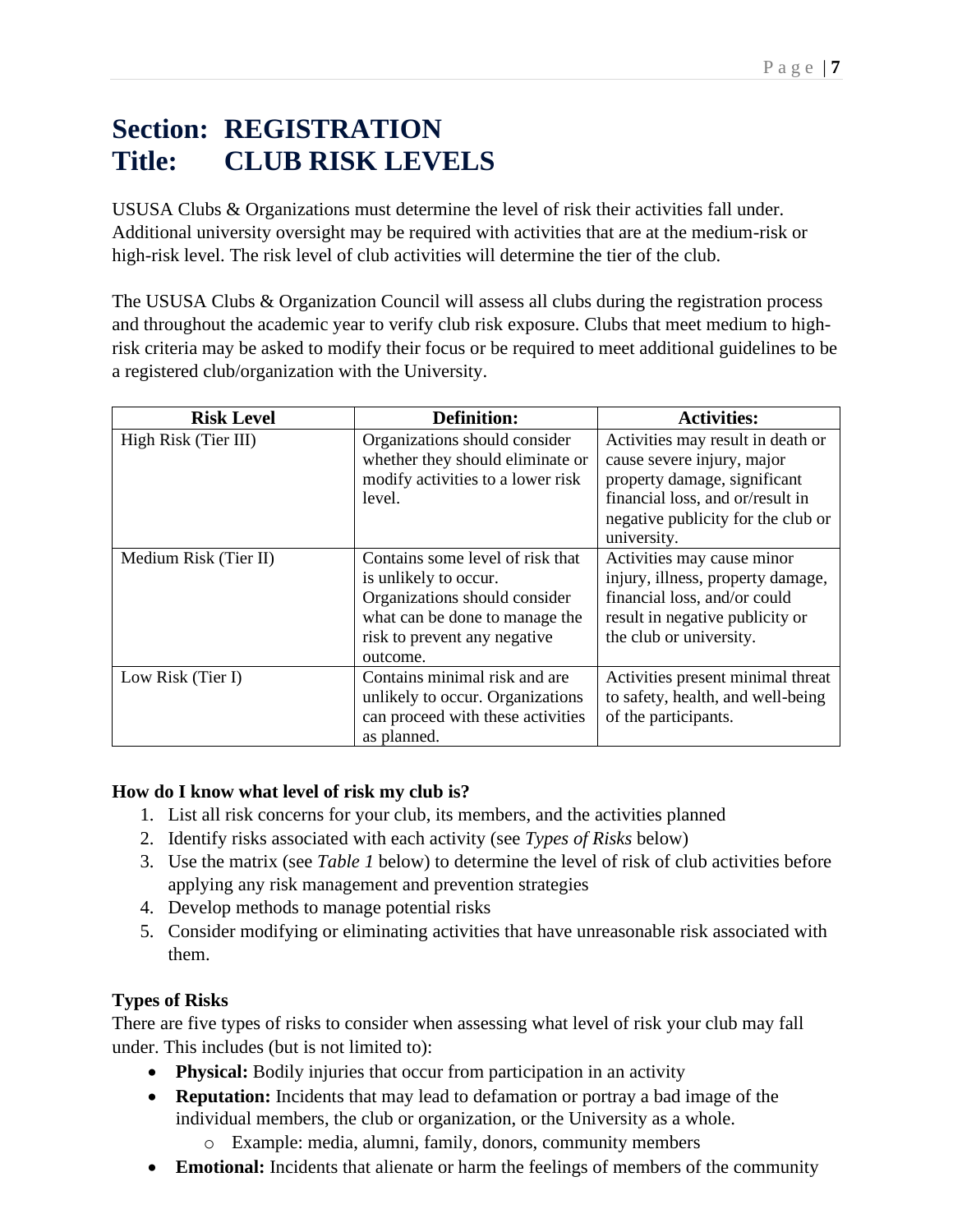- **Financial:** Occurrences that negatively impact the fiscal stability of the organization
- **Facilities:** Include both the safety of the facilities used for your members/participants and the maintenance of the facilities used by your members/participants

#### **Table 1. Example of Identifying Risk Severity Matrix:**

| <b>NAME OF EVENT:</b>                    | <b>Outdoor Event</b> |                    |                    |                                                                                                                                                                          |
|------------------------------------------|----------------------|--------------------|--------------------|--------------------------------------------------------------------------------------------------------------------------------------------------------------------------|
| <b>LIST SPECIAL</b><br><b>ACTIVITIES</b> | ASSOCIATED RISKS*    | <b>SERIOUSNESS</b> | <b>PROBABILITY</b> | I METHOD TO MANAGE RISKS**                                                                                                                                               |
| 1. BB Gun Shooting                       | 1. Accident Injury   | $1 \quad$ II       | 1. B               | Proper one on one<br>1.<br><b>Instruction/Supervision</b>                                                                                                                |
| 2. Climbing Wall                         | 2. Accident Injury   | $2 \parallel$      | 2. B               | One on one Instruction/Participation                                                                                                                                     |
| 3. Archery                               | 3. Accident Injury   | $3.$ II            | 3. B               | <b>Vendor certified supervision</b>                                                                                                                                      |
| 4. ATV's                                 | 4. Accident Injury   | $4.$ II            | 4. B               | One on One Instruction/Supervision<br>3.                                                                                                                                 |
|                                          |                      |                    |                    | Restricting use to Advisor/Organization<br>4.<br>not participants. Provide orientation for<br>use limitations and routes. Use vendor<br>ATV's instead of personal units. |

\* Possible risks include; medical emergencies, food poisoning/allergic reactions, damage to University reputation, damage to University property and/or facilities, accidents, injury, and/or death. \*\*Methods to manage risks may include: purchasing special event liability insurance, arranging for security through TSU PD, traveling with an advisor, rotating drivers, etc.

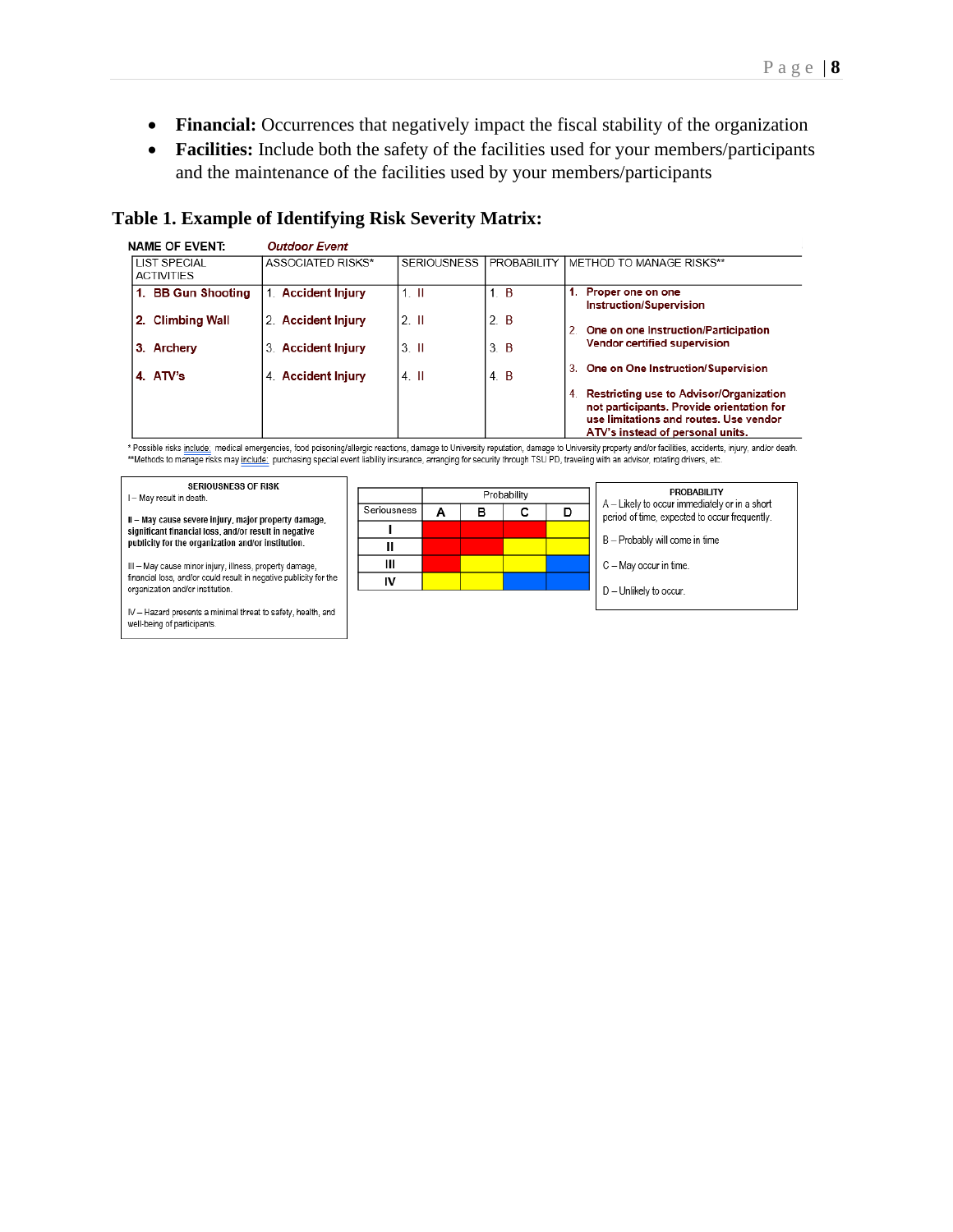# **Section: REGISTRATION Title: BENEFITS & PRIVILAGES OF USUSA CLUBS**

Each tier system has different expectations, policies, and resources available to them. The tier levels are based on risk levels and the level of oversight the university has based on the risk levels determined by the club activities and needs. Below are the benefits and privileges based on the tier system as a USUSA Club & Organization. Keep in mind, all benefits and privileges offered to registered USUSA clubs may be removed from a club at any time due to misconduct or failure to comply with policy and/or procedures.

### **Tier I Club Benefits Include:**

- Full access to USUSA PR & Marketing
- MyUSU Group for Club
- Club promotion at *Day on the Quad*
- May reserve space on campus but cannot do so at a discounted rate.

### **Tier II Club Benefits Include:**

- Full access to USUSA PR & Marketing
- MyUSU Group for Club
- Club promotion at *Day on the Quad*
- Club fundraising on-campus
- Funding requests to USUSA up to \$500
- Reserving space on campus for free or at discounted rates
- Hosting on-campus events

### **Tier III Club Benefits Include:**

- Full access to USUSA PR & Marketing
- MyUSU Group for Club
- Club promotion at *Day on the Quad*
- Club fundraising on-campus
- Funding requests to USUSA up to \$500
- Reserving space on campus for free or at discounted rates
- Hosting on-campus events

### **Tier I Clubs Do Not Qualify for:**

- Seeking donations under Utah State University's tax ID
- Hosting open-invitation events on campus
- Unable to request club funding through USUSA
- Travel sponsored by USU

### **Tier II Clubs Do Not Qualify for:**

- Seeking donations under Utah State University's tax ID
- Travel sponsored by USU

### **Tier III Clubs Do Not Qualify for:**

- Seeking donations under Utah State University's tax ID
- Travel sponsored by USU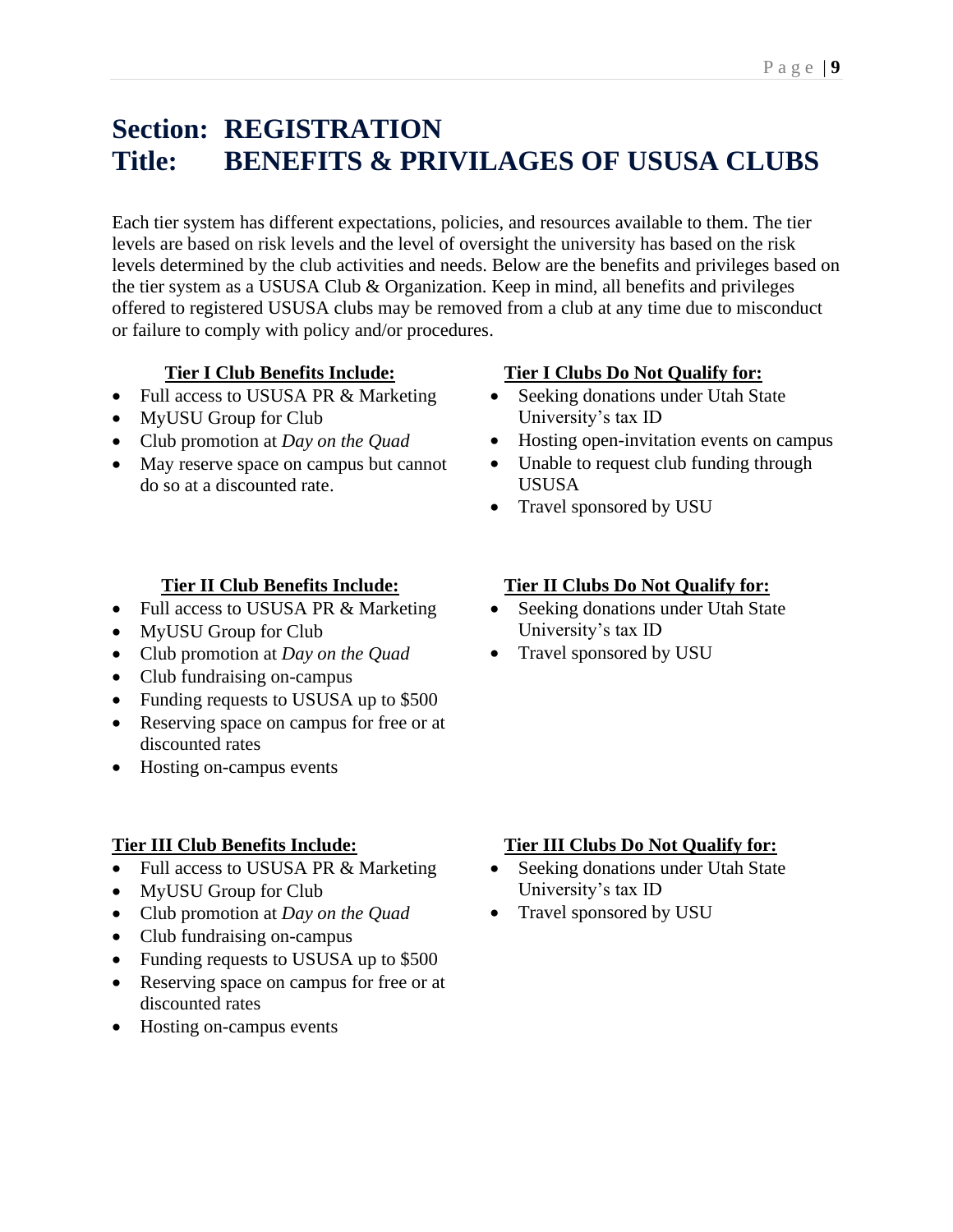# **Section: REGISTRATION Title: REGISTERING A USUSA CLUB**

The following steps are necessary for a club to qualify for recognition as an official USUSA Club:

- 1. Your club must register with USU Student Association by completing the annual registration form online, which is found at involvement.usu.edu under the "Clubs" tab.
- 2. Each club is required to provide a constitution stating the club mission, purpose, leadership election process, and functionality. A sample constitution is available in the appendix on page 20.
- 3. Determine if your club is a USUSA club or a department club. Refer to page five for definitions.
- 4. Determine the club tier classification. Refer to page seven for tier definitions.
- 5. The president of the club must be a current USU student.
- 6. Each USUSA Club must have a minimum of five members. Names, USU ID, phone number, and email addresses are to be provided upon registering. Student clubs must maintain a current roster of club members contact information.
- 7. Tier II and Tier III clubs are required to have a club advisor. Advisors must be a full-time employee at Utah State University. Tier I clubs are not required to have a club advisor, however due to that reason, Tier I clubs cannot reserve space on campus as it requires advisor supervision.

Following completion and submission of the online USUSA Clubs & Organizations registration form, the information will be reviewed by the Council of Clubs and Organizations. If your club is denied and you would like to appeal the denial, please appeal in writing to the Clubs Advisor at jessica.roueche@usu.edu stating why you are appealing.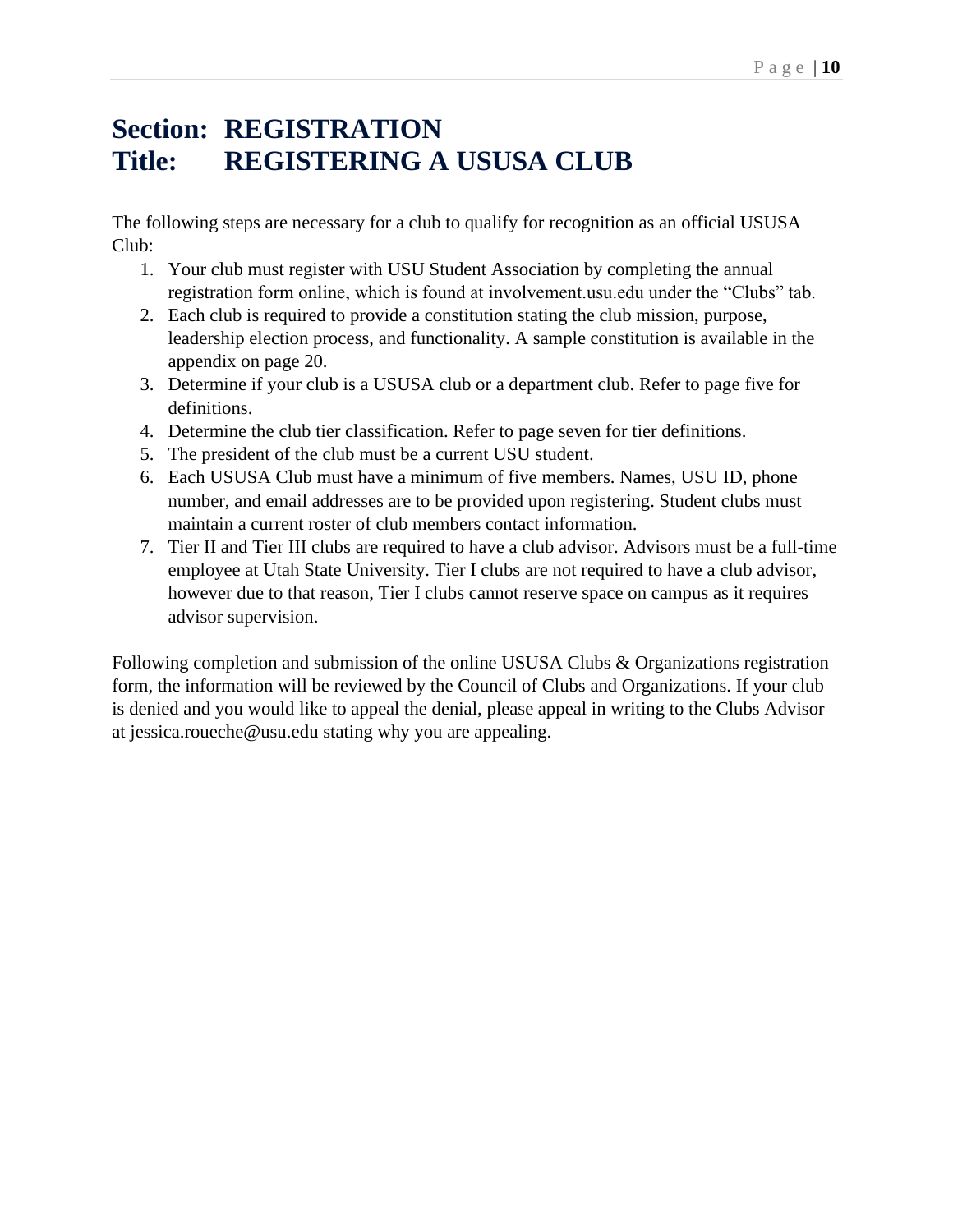# **Section: REGISTRATION Title: CLUB RESPONSBILITIES**

### **USUSA Club Presidents:**

As a club president, it is your responsibility to read through this handbook of policies and procedures to better understand how to best serve your club and to be further educated on relevant University policies and procedures. Club Presidents are responsible for the following:

- 1. Submit the club constitution upon registering the club with USUSA.
- 2. Attend required training sessions and meetings based on tier system. Please refer to page four for important dates and deadlines.
- 3. Attend a mandatory Title IX training. Please refer to page four for available training dates.
- 4. Maintain an updated roster of club members with contact information. Club members must be current USU students.
- 5. Recruit a club advisor for Tier II and III level clubs. You must communicate club functions with the club advisor regularly.
- 6. Adhere to all risk management policies and procedures. Please refer to page 7 for club activity and event risk mitigation protocols.

### **USUSA Club Advisors:**

Club presidency will recruit a full-time university employee to volunteer as an advisor for the academic year. A club advisor is someone who will support, offer advice, and give help when asked or needed. The minimum expectations for a USUSA Club Advisor are as follows:

- 1. An advisor must be a current, full-time USU employee for clubs in Tier II and III.
- 2. An advisor must comply with USUSA Clubs Handbook of Policies and Procedures, the USU Student Code of Conduct, USU's Title IX/Sexual Misconduct Policy, USU's Discrimination Policy, and any risk management concerns.
- 3. Advisors for clubs in Tier III are required to attend all events.

### **USUSA Club must:**

- 1. Adhere to all university rules and regulations and the USUSA Club's Handbook.
- 2. Comply with club's own constitution or constitution of any affiliated national organizations.
- 3. Avoid any breach of law or university policies and codes, or any public or private act that brings discredit to the university.
- 4. Avoid activities that pose undue risk to the safety of individuals, or which create liability for the club and the university.
- 5. Recognize club responsibility for the actions of its members if the actions are related to the activities of the club.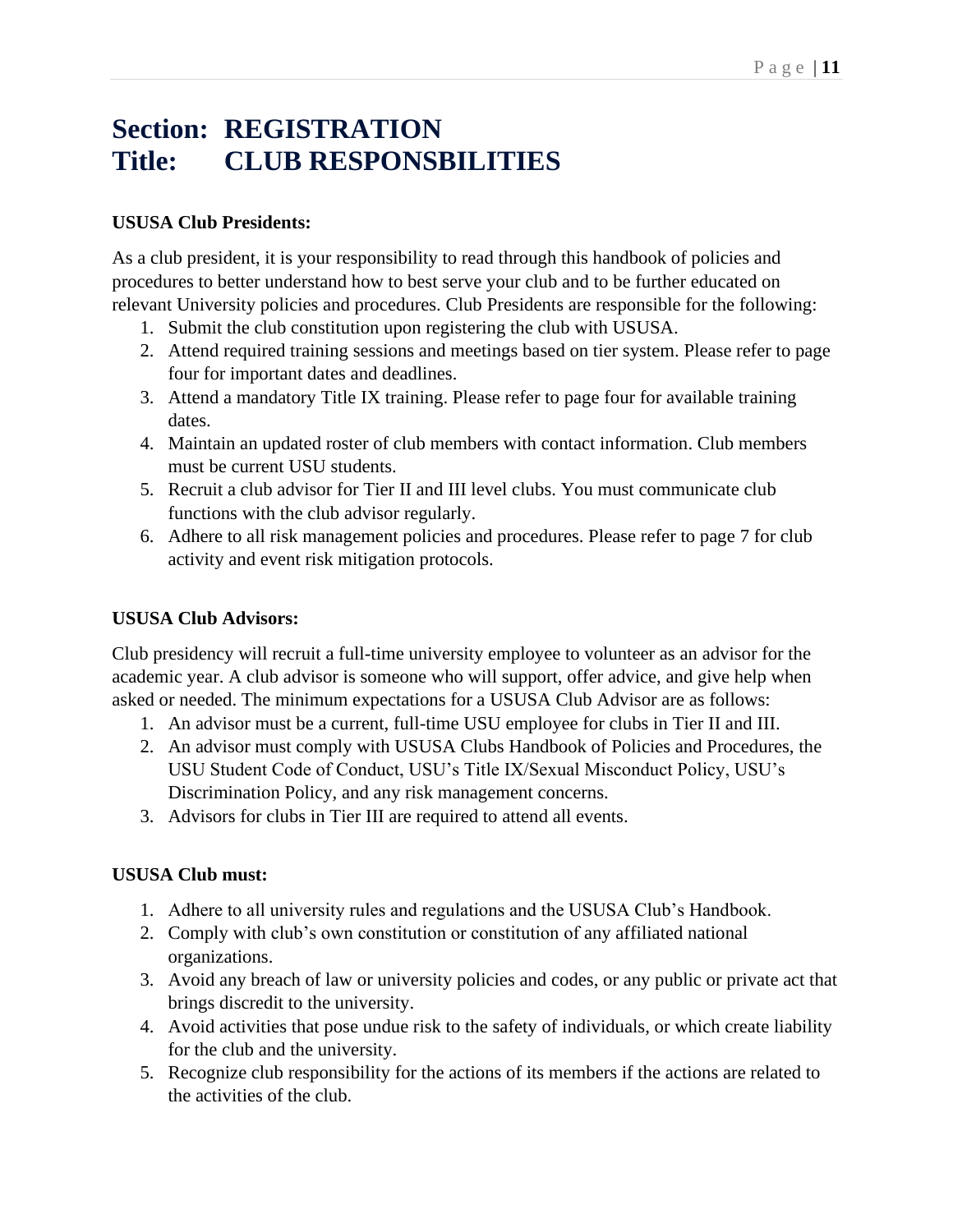# **Section: REGISTRATION Title: NAMING YOUR CLUB**

When creating a name for your USUSA Club, it should explain the club's purpose and comply with the following rules and guidelines:

1. If you desire to register as a USUSA Club, you are required to include it in the club's name:

Prohibited Example: Blues Club

Approved Example: USUSA Blues Club

2. A new club may not duplicate the name of an existing USUSA Club, organization, or department club, or select a name that is similar. This helps prevent any confusion or conflict among members on campus. Please refer to involvement.usu.edu under the "Clubs" tab and "Join A Club" tab.

3. The name of the club should avoid inappropriate terminology in the name.

\*If your club has a national affiliation, or is a political or religious club, all printed marketing materials must be approved by the University Marketing & Communications (UMAC) department. You may be required to use the national logo for your organization or write in "student chapter" in marketing materials.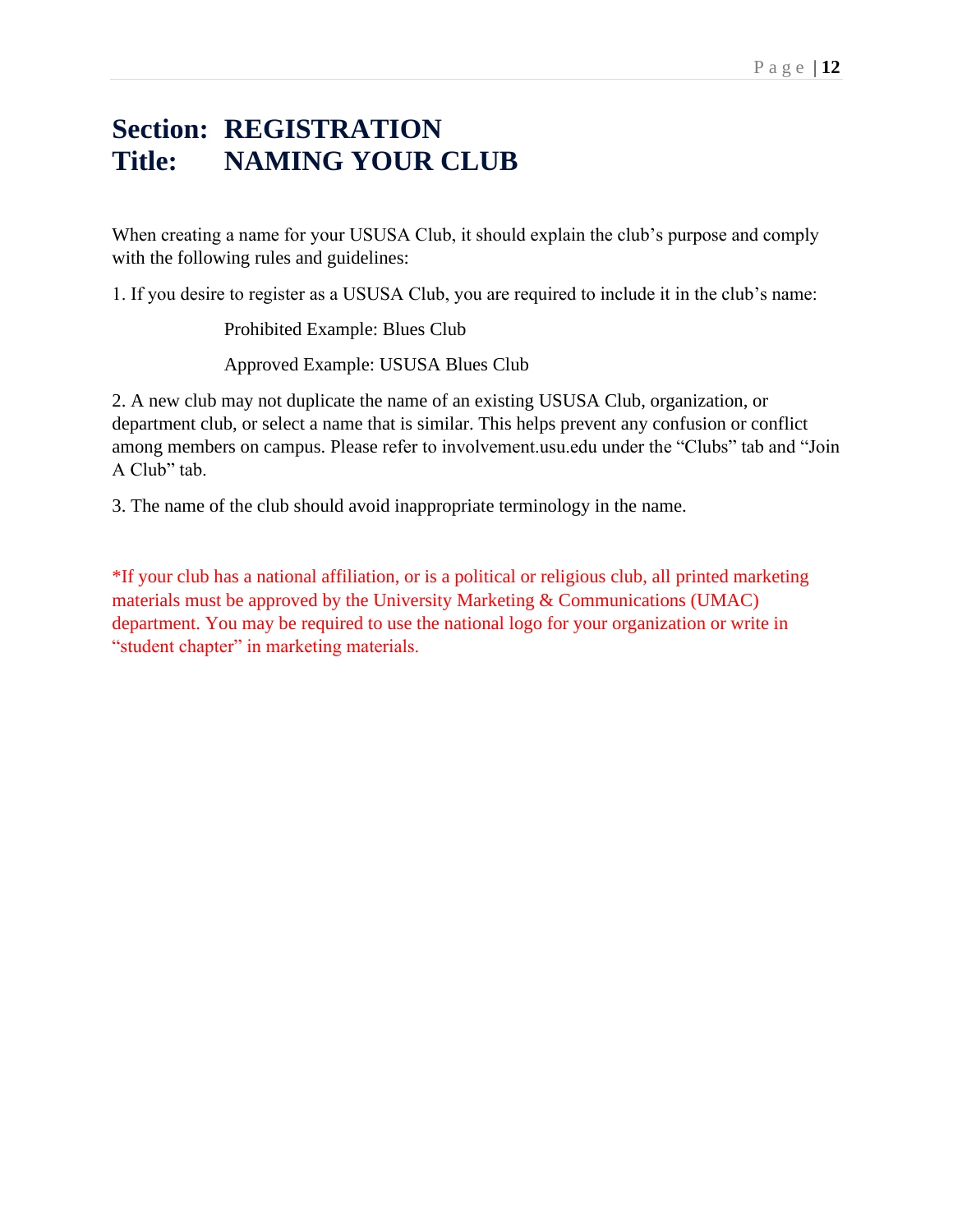# **Section: REGISTRATION Title: BRANDING & MARKETING**

All clubs are required to use appropriate and approved club logos and a university mark in any advertising. Each club president will take a mandatory training by the University Marketing & Communications department. To serve as a continued guide, the following guidelines must be met regarding club promotion, marketing, or representation.

- 1. Clubs are not to use any association of the Utah State name or logos, such as "USU", "Aggies", "Utah State University", the bull logo, etc.
- 2. All prints, clothing, etc. must be produced by a USU Licensed vendor only and must be approved through University Marketing and Communications prior to print.
- 3. Any recognized USUSA club may utilize the services and materials of USUSA PR and Marketing free of charge. However, printed marketing materials will require payment from your club. Please allow adequate time for the designing and printing of your requested artwork. All projects need a minimum of 6 full weeks to be completed. You can find the form on the involvement.usu.edu website.

|        | <b>Marketing (flyers, etc.)</b> | <b>Digital Signage</b>    | Swag (t-shirts, etc.)     |
|--------|---------------------------------|---------------------------|---------------------------|
|        | <b>Follow University Brand</b>  | Follow University         | <b>Follow University</b>  |
| Step 1 | Standards at                    | <b>Brand Standards at</b> | <b>Brand Standards at</b> |
|        | usu.edu/brand/standards         | usu.edu/brand/standards   | usu.edu/brand/standards   |
| Step 2 | Upload design at                | Upload design at          | Upload design at          |
|        | usu.edu/artworkapproval         | usu.edu/digitalsignage    | usu.edu/artworkapproval   |
|        | Request a space to              | Request a space to        | Send approved design to   |
| Step 3 | advertise in the TSC at         | advertise in the TSC at   | PDP or Badger Screen      |
|        | tsc.usu.edu                     | tsc.usu.edu               | Printing                  |

### **Club Logos:**

USUSA Clubs & Organizations are allowed to create club logos in all marketing designs. Logos cannot utilize University trademarks such as Big Blue (USU's Mascot) or the A-Tower in the logo design. Clubs that are part of a nationally recognized organization or chapter are encouraged to use that logo and must include "student chapter" on printed materials.

*\*Clubs and organizations will not be allowed to submit a PR & Marketing request until they have been approved as a club by the USUSA Council of Clubs & Organizations.*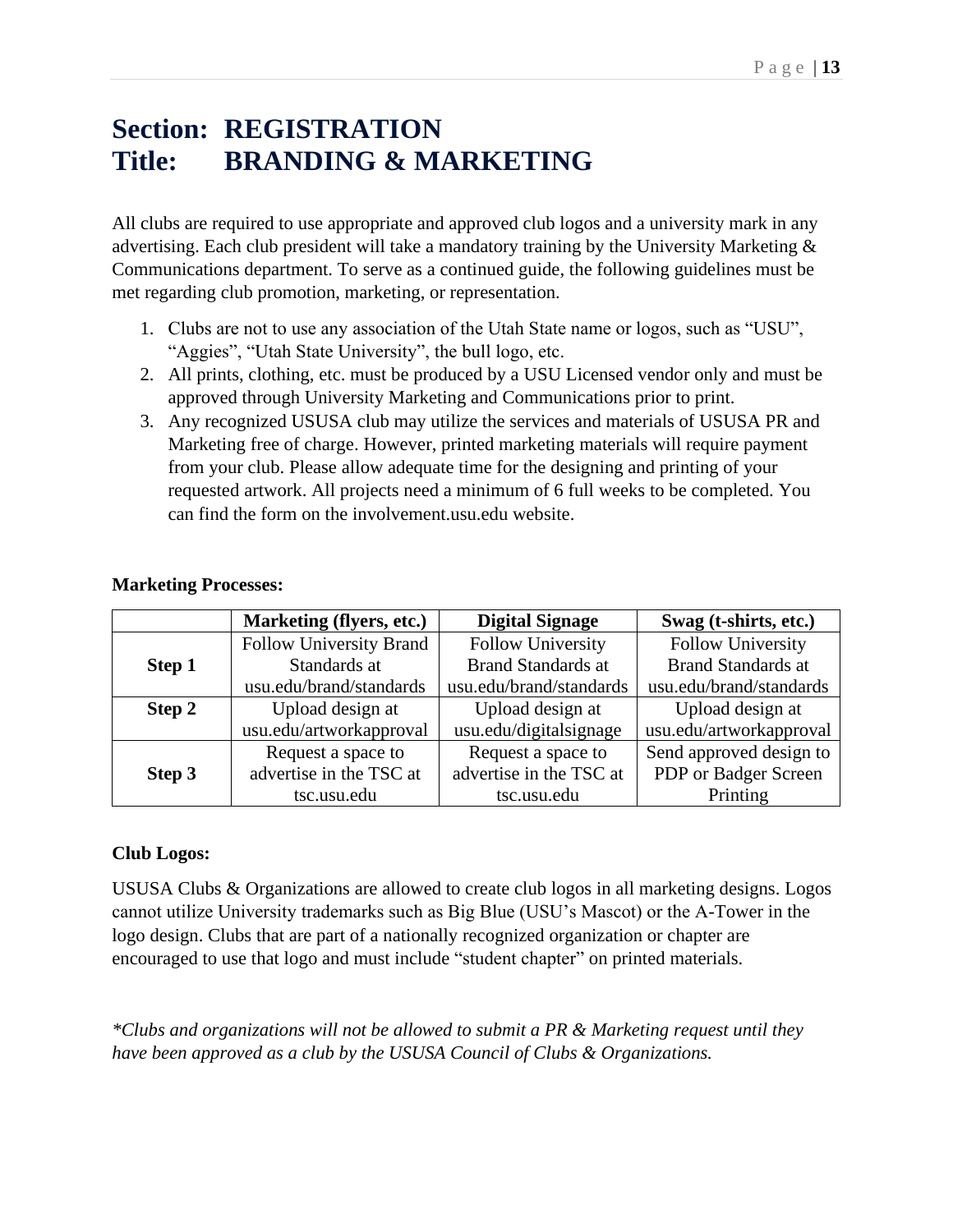# **Section: FUNDING Title: CLUB FUNDING SOURCES**

Recognized USUSA clubs and organizations under Tier II and Tier III can request funding up to a maximum of \$500 for the academic year from the *USUSA Council of Clubs & Organizations* by completing the following steps:

- 1. Go to involvement.usu.edu, Click "Student Clubs" then "Club Resources".
- 2. Approval process can take anywhere from 2-4 weeks. Be sure to fill out the request at least 4-6 weeks **BEFORE** the money is needed. No reimbursements will be given for after-the-fact requests.
- 3. You may be asked to show what your club or organization has done to try and raise money before requesting from USUSA and what you will be using the USUSA funds for.
- 4. USUSA Club funding **cannot for any reason be used** for food, travel, prizes, or contracted speakers. USUSA Club funding should be used to help enhance your club or organization, and it is encouraged that you use funding on something that will benefit your club long-term rather than for one event or meeting. Purchases may be reviewed by Risk Management prior to approval.
	- a. **Examples of funds approved:** Any marketing materials (i.e. club shirts, posters, or flyers), club equipment or supplies, or costs associated with reserving space on or off campus.
- 5. Checks cannot be written to a club or organization by the University. Purchases must be done by Jessica Roueche or a member of the USUSA Clubs & Organizations council.
- 6. Funding requests will be taken starting August 29, 2022, and will end March  $31<sup>st</sup>$ , 2023. Please take school holidays into consideration, as the club council is made up of students who will not be present to process your request during those times.
- 7. Misuse or mishandling of club funds or the P-Card will result in immediate termination of your club status, and funds will need to be repaid to the Student Involvement office.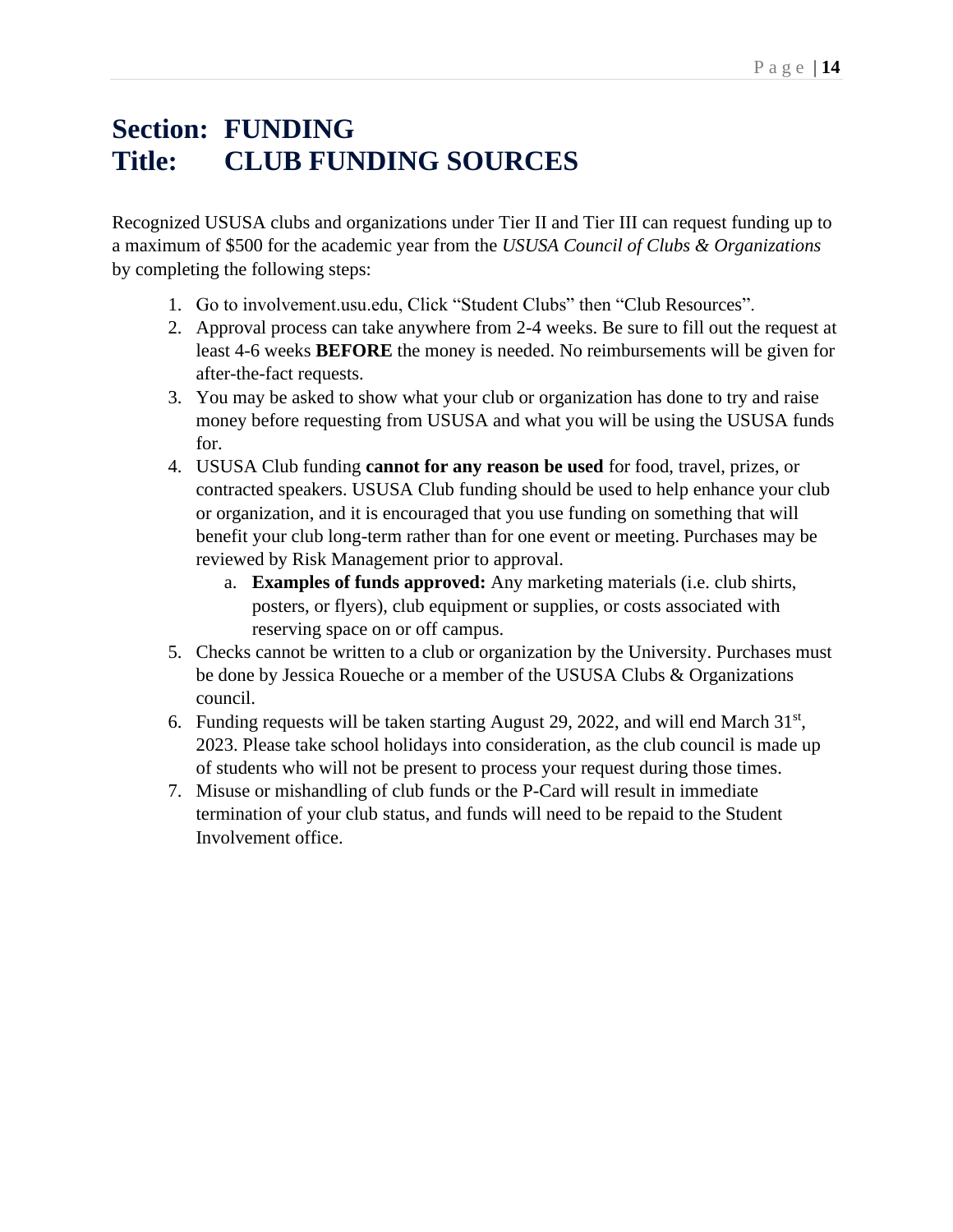# **Section: FUNDING Title: CLUB FUNDRAISING**

#### **What defines Student Organization fundraising?**

Any event where the student organization intends to raise additional funds through solicitation (funds and/or items), charging admission to a fundraising event, or selling products or services will be considered USUSA club fundraising. This excludes collecting membership fees or dues. This includes fundraisers that may benefit the student organization, other charitable group, or an individual.

#### **Can my Student Organization fundraise?**

Only student organizations that have been pre-approved by completing the Application to Raise Funds [\(https://www.usu.edu/advancement/give/clubfundraising\)](https://www.usu.edu/advancement/give/clubfundraising) at least ten business days prior to the day of the fundraiser will be allowed to fundraise.

#### **How will I know if the Fundraiser has been approved?**

Applicants can expect a response via email within five business days of submitting a completed application.

If the fundraiser has been approved, the response will include instructions pertinent to your fundraiser.

If the fundraiser is not approved, the student organization is not allowed to hold the fundraiser. Appeals to this decision must be directed to the Senior Director of Advancement Services and the Student Affairs Financial Officer.

#### **My Fundraiser has been approved, is there anything else I need to know?**

Fundraisers for USUSA Clubs, Fraternities or Sororities

- Must clearly identify itself when raising funds and make it clear the fundraiser is not raising funds for USU nor give the impression the donation is tax-deductible
- Must not use the university's tax-exempt status in organizing or operating the fundraiser

#### **What are some fundraising options?**

- 1. Collecting donations at meetings and events.
- 2. Charging admission to scheduled events such as speakers, conferences, films, tournaments, dinners, and dances.
- 3. Conducting sales at approved events or at Student Center outdoor tables.
- 4. Soliciting donations via letter/email campaign. The solicitation must be clear that the donations are not for USU or give the impression they are tax- deductible.
- 5. USUSA Fraternities and Sororities may solicit donations from family, friends and alumni under the following criteria:
	- a. Your organization must possess an internal list of contacts. USU will not provide a list or database of alumni, friends or family.
	- b. The list of contacts must be vetted through the USU Advancement Office to determine potential conflicts with other USU fundraising priorities.
- 6. Raffles The State of Utah defines raffles as a "lottery". Therefore, raffles are considered gambling in the State of Utah and as such, organizations cannot hold raffles.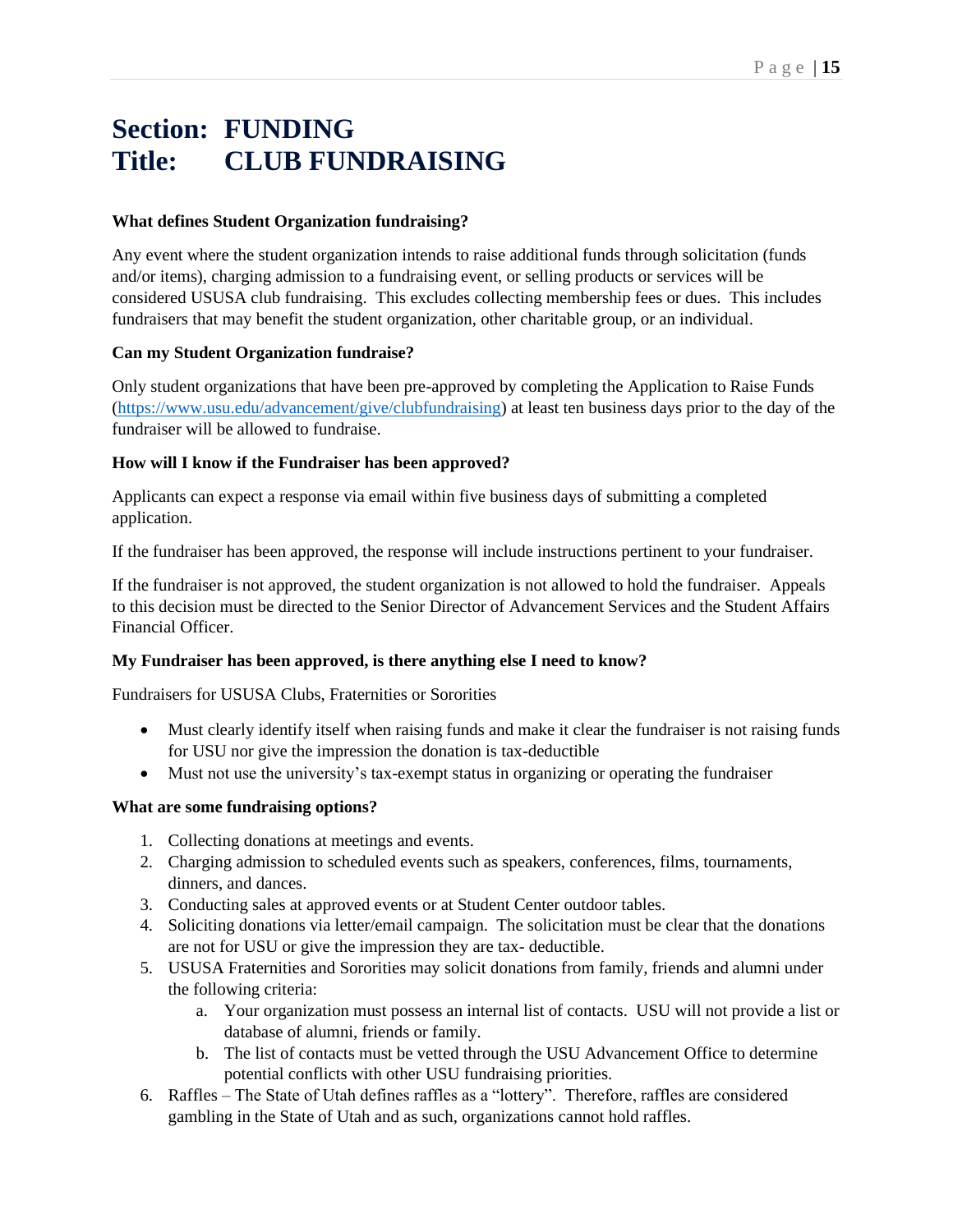# **Section: FUNDING Title: CLUB BANK ACCOUNTS**

All clubs must use off-campus banking systems to manage the finances of their club or organization. If the club already has a bank account established, please work with the previous club president or advisor to access the club's bank account.

The following information will serve as a guideline to help your club set up a bank account.

#### **Where to bank?**

Clubs can bank anywhere they desire. USUSA does not provide accounts for clubs. After shopping around for a bank or credit union that will work with you and fit your club's needs, ask the bank, or credit union to help you know what kind of account to setup to ensure your financial success.

#### **Can we rent credit card machines from the university?**

No. If you have an event where you are charging money you will need to do cash, check, Venmo, or purchase your own square reader. USUSA will not provide change for cash registers.

#### **What will we need to do?**

This depends on where you go to create your account. Speaking directly to the bank about what you will need is the best route to take. USUSA does not provide anything for you to start a bank account, including but not limited to EIN numbers, tax exempt status, or letters indicating club status.

USU cannot provide guidance on how to complete federal tax forms, such as creating an EIN number.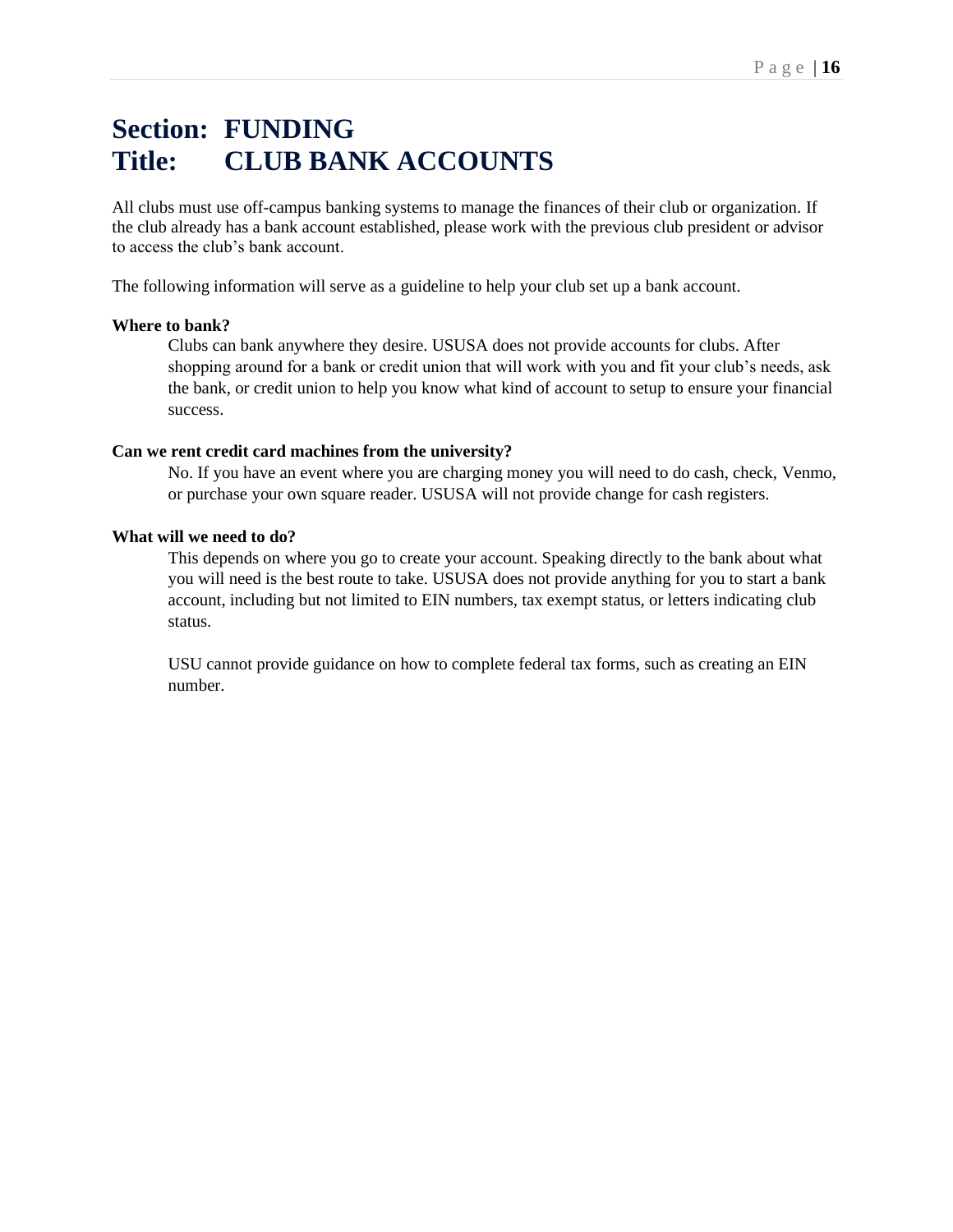# **Section: SAFETY Title: EVENT RISK MANAGEMENT**

Clubs and organizations have a variety of responsibilities during club-sponsored meetings, activities, and events. Whether these club functions occur on-campus or off-campus, certain events and activities will require pre-approval from the *USUSA Council of Clubs & Organization*  and USU Risk Management.

The following scenarios will require contacting Jessica Roueche at [jessica.roueche@usu.edu](mailto:jessica.roueche@usu.edu) to establish a risk mitigation plan for your clubs:

- Any activities or events from medium-risk or high-risk USUSA Clubs & Organizations
- Activities or events where potential harm to an individual is increased. Some examples include: outdoor recreation such as repelling, hiking, canyoneering, etc.
- Any activity, event, or fundraiser where food is being sold to the public

The following scenarios **do not require** pre-approval from the *USUSA Council of Clubs & Organizations* and USU Risk Management.

- Regular club meetings (face-to-face or virtual)
- Food that is served to club members only at club meetings or activities
- Club travels off-campus
- Activities and events from low-risk level USUSA Clubs & Organizations

If you are unsure if your club activity or event should have a risk mitigation plan, please contact the Diversity & Organizations Executive Vice President at [diversityandclubs.ususa@usu.edu](mailto:diversityandclubs.ususa@usu.edu) or the Clubs Advisor, Jessica Roueche at [jessica.roueche@usu.edu](mailto:jessica.roueche@usu.edu)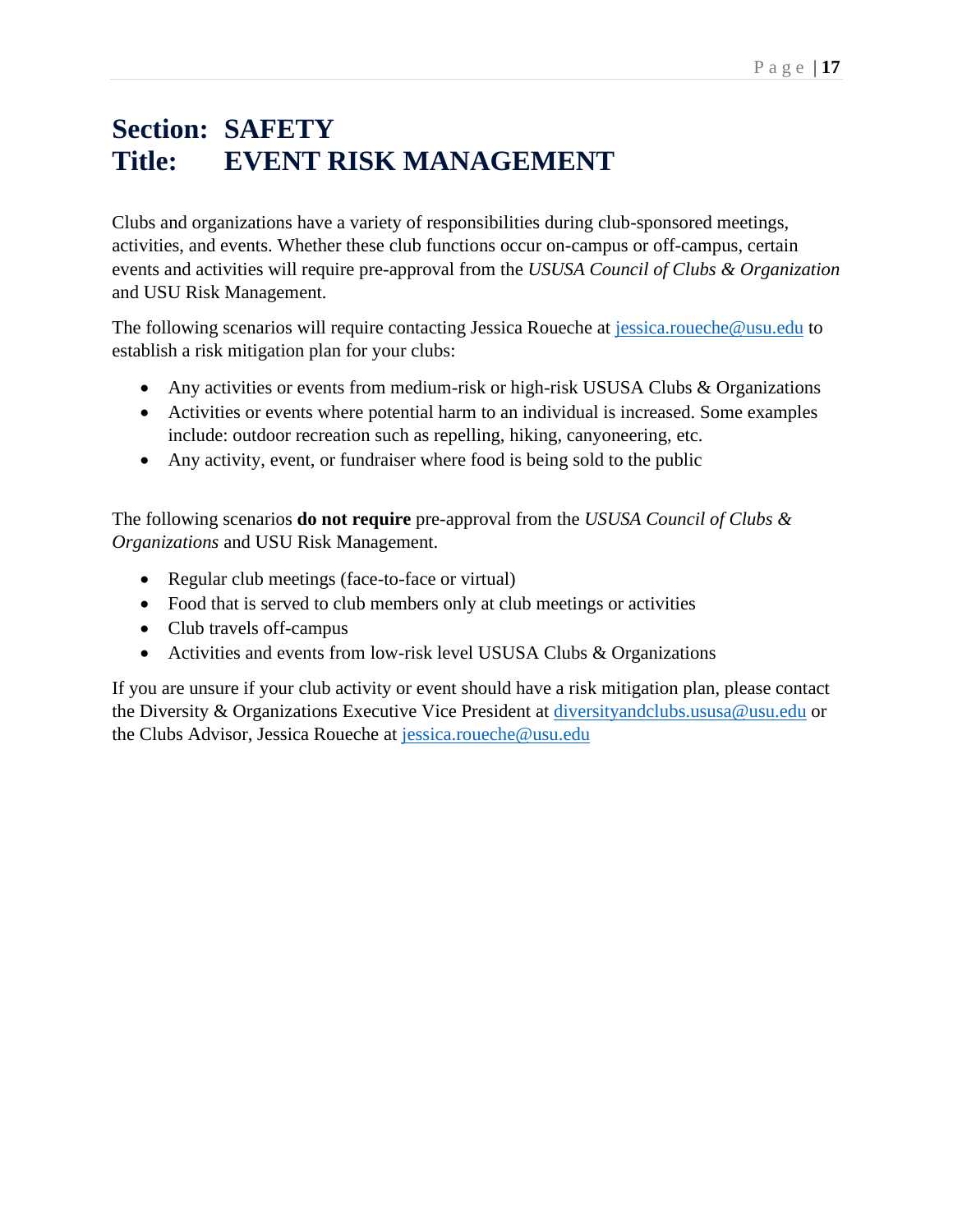# **Section: CLUB EVENTS Title: SCHEDULING SPACE ON CAMPUS**

Clubs & Organizations that have a club advisor are eligible to reserve space on campus for free or at a discounted rate. All reservations must be requested at least two weeks in advance. Please see the websites below to reserve the space needed on campus:

- **Taggert Student Center (TSC):** 
	- o **Website:** scheduling.usu.edu
- **Aggie Rec Center (ARC):** 
	- o **Website:** scheduling.usu.edu
- **Health, Fitness, & Recreation (HPER):** 
	- o **Website:** scheduling.usu.edu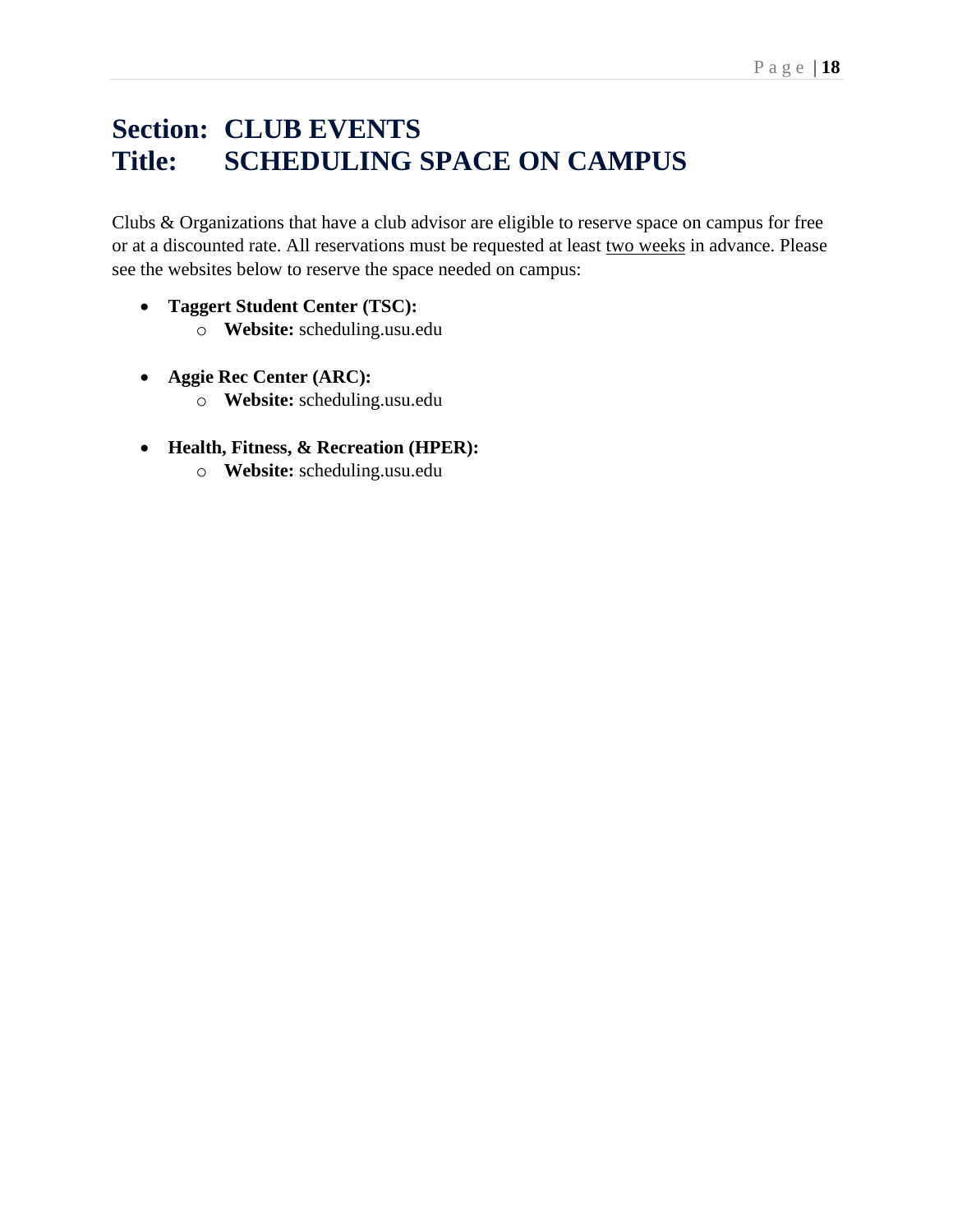# **Section: CAMPUS POLICIES Title: CRITICAL POLICIES**

#### **Notice of Non-Discrimination**

Utah State University does not discriminate or tolerate discrimination, including harassment, based on race, color, religion, sex, national origin, age, genetic information, sexual orientation, gender identity or expression, disability, status as a protected veteran, or any other status protected by University policy, Title IX, or any other federal, state, or local law. Utah State University provides equal employment and educational opportunities and does not tolerate any form of:

- Discrimination based on race, color, religion, sex, national origin, age, genetic information, sexual orientation, gender identity or expression, disability, status as a protected veteran, or any other status protected by University policy, Title IX, or any other federal, state, or local law.
- Harassment, including sexual misconduct, based on race, color, religion, sex, national origin, age, genetic information, sexual orientation, gender identity or expression, disability, status as a protected veteran, or any other status protected by University policy, Title IX, or any other federal, state, or local law.

Retaliation for reporting incidents of discrimination or sexual misconduct or engaging in other forms of protected activity.

#### **Alcohol and Illegal Substances**

USUSA Clubs are prohibited from serving, promoting, possessing, consuming, selling, distributing, manufacturing, and/or storing alcoholic beverages or illegal substances at clubsponsored events, on or off campus.

### **Hazing**

Hazing within or by student organizations is prohibited. Hazing is defined as:

- a. endangers the mental or physical health or safety of another; or
- b. produces mental or physical discomfort, embarrassment, harassment, or ridicule of another; or
- c. involves any brutality of a physical nature such as, but not limited to, paddling, whipping, beating, branding, calisthenics, creating excessive fatigue, bruising, electric shocking, causing physical and psychological shocks, placing of a harmful substance on the body, or exposure to the elements; or
- d. involves consumption of any food, alcoholic beverage, liquor, drug, or other substance or any other physical activity that endangers the mental or physical health and safety of an individual; or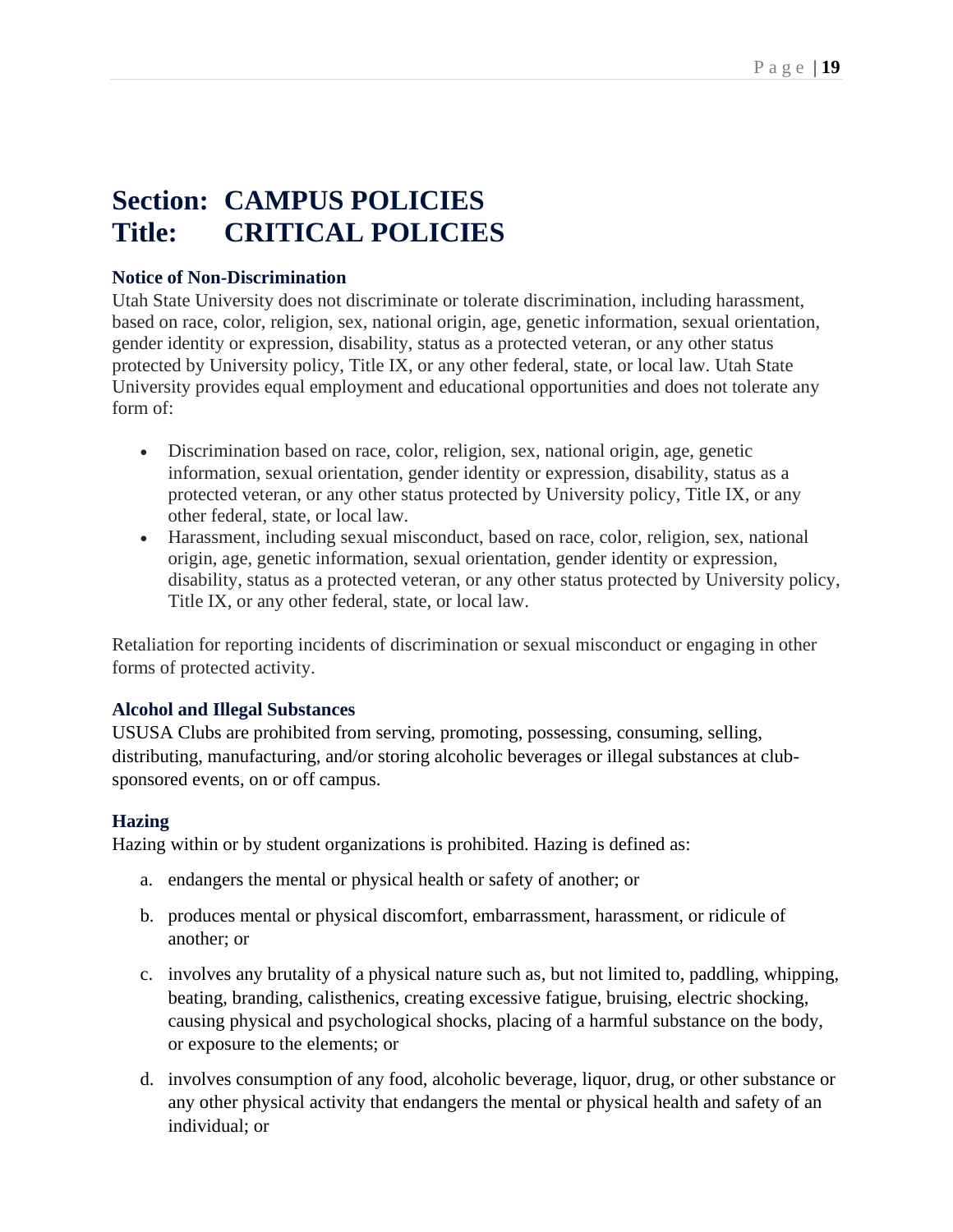e. involves any activity that would subject the individual to extreme mental stress, such as sleep deprivation, extended isolation from social contact, or conduct that subjects another to extreme embarrassment, shame, or humiliation, or subjects the individual to the

## **Section: CAMPUS POLICIES Title: CRITICAL POLICIES (Cont.)**

#### **Hazing (continued):**

- f. wearing of apparel which is conspicuous or not normally in good taste, engaging in public stunts and buffoonery, engaging in morally degrading or humiliating games; or
- g. involves defacing or destroying public or private property; or
- h. involves cruelty to any animal; and
	- i. is for the purpose of initiation, admission into, affiliation with, holding office in, or as a condition for continued membership in any organization; or
	- ii. if the actor knew that the victim is a member of or candidate for membership with a team or organization to which the actor belongs or did belong within the preceding two years.

### **Club Status/Standing**

To be in good standing as a club, you must follow the guidelines as set on page 6 according to your club tier.

- A. Good Standing –Any USUSA Club & Organization that has met all deadlines, completed all requirements, and is free from misconduct. USUSA Clubs & Organizations in Good Standing are given all rights and privileges afforded them in this Clubs Handbook and the Student Code of Conduct.
- B. Warning - Any USUSA Club & Organization that has failed to meet deadlines or complete all requirements will be placed on Warning and will not lose rights or privileges. Placing a USUSA Club & Organization on Warning is an official administrative action taken by University staff.
- C. Probation – Any USUSA Club & Organization that has repeatedly failed to meet deadlines, complete requirements or has been found responsible for organizational misconduct will be placed on Probation. The applicable student governing body adjudicating the alleged violations shall outline the specific terms of Probation on a case-by-case basis in accordance with the requirements below. Probation shall last no less 12-weeks and no more than one full year. The 12-week period shall not include any semester breaks or summer semester.
	- a. At the conclusion of the Probation period the applicable student governing body shall meet to determine if the sanctions have been met and the USUSA Club & Organization will return to Good Standing. If the fraternity or sorority fails to meet the terms of their Probation, it may be extended/updated, or they may have their recognition suspended.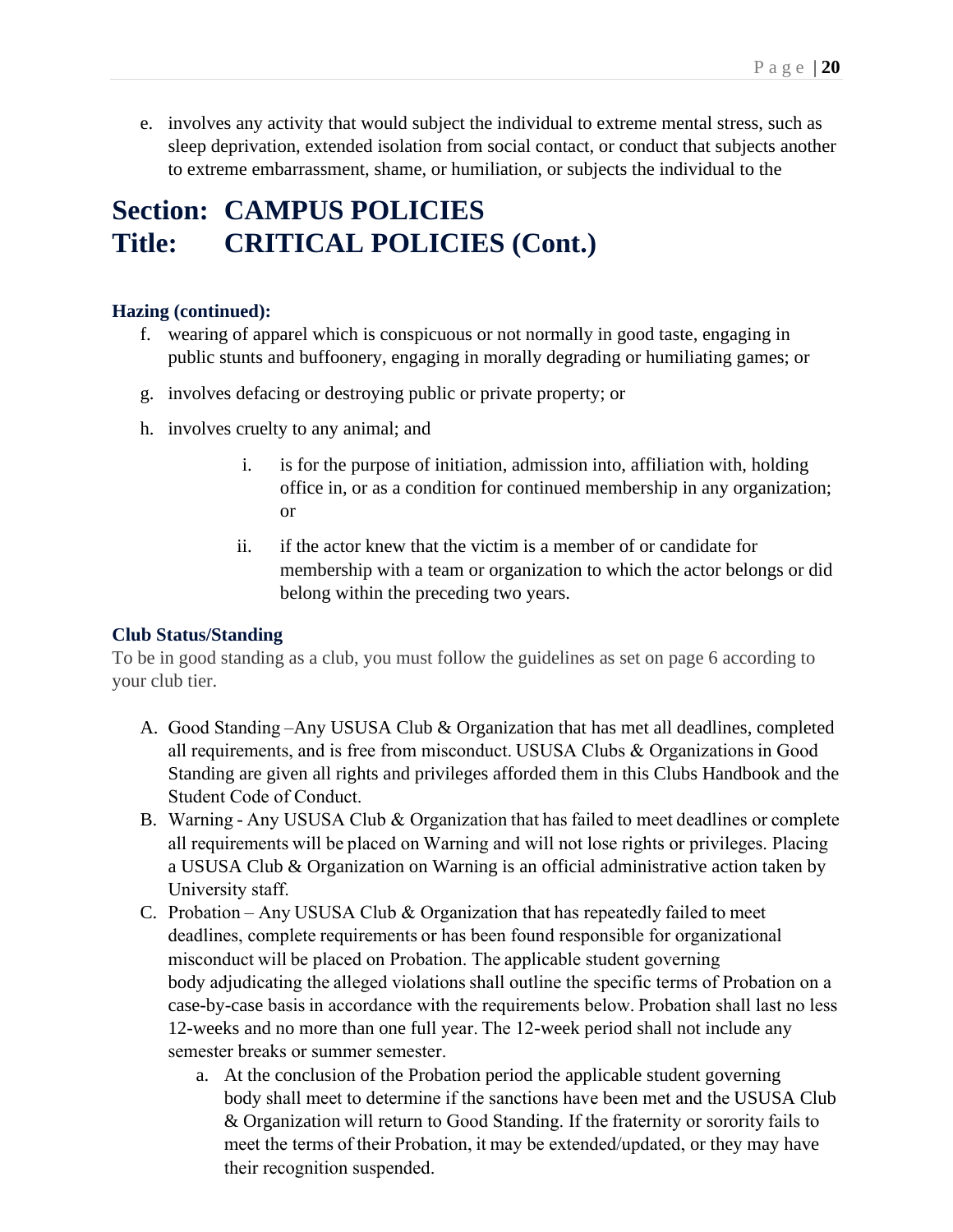### **Section: CAMPUS POLICIES Title: CRITICAL POLICIES (Cont.)**

- D. Suspension of Recognition - A suspended USUSA Club & Organization shall lose all rights and privileges afforded them in this Club Handbook and the Student Code of Conduct. Suspension of Recognition means the USUSA Club & Organization cannot participate in any University function as a group. For all intents and purposes, a USUSA Club & Organization does not exist in the USU community during the term of their Suspension. The applicable student governing body adjudicating the alleged violations shall outline the specific terms of Suspension on a case-by-case basis in accordance with the requirements below.
	- a. Suspension shall last no less than one full semester and no more than one full year.
- E. Loss of Recognition – For all intents and purposes, a USUSA Club & Organization who loses recognition does not exist at USU. If the applicable student governing body determines Loss of Recognition is warranted, they will work with the Office of the Vice President for Student Affairs to determine the length of time it will be in effect. At a minimum, Loss of Recognition shall last two years.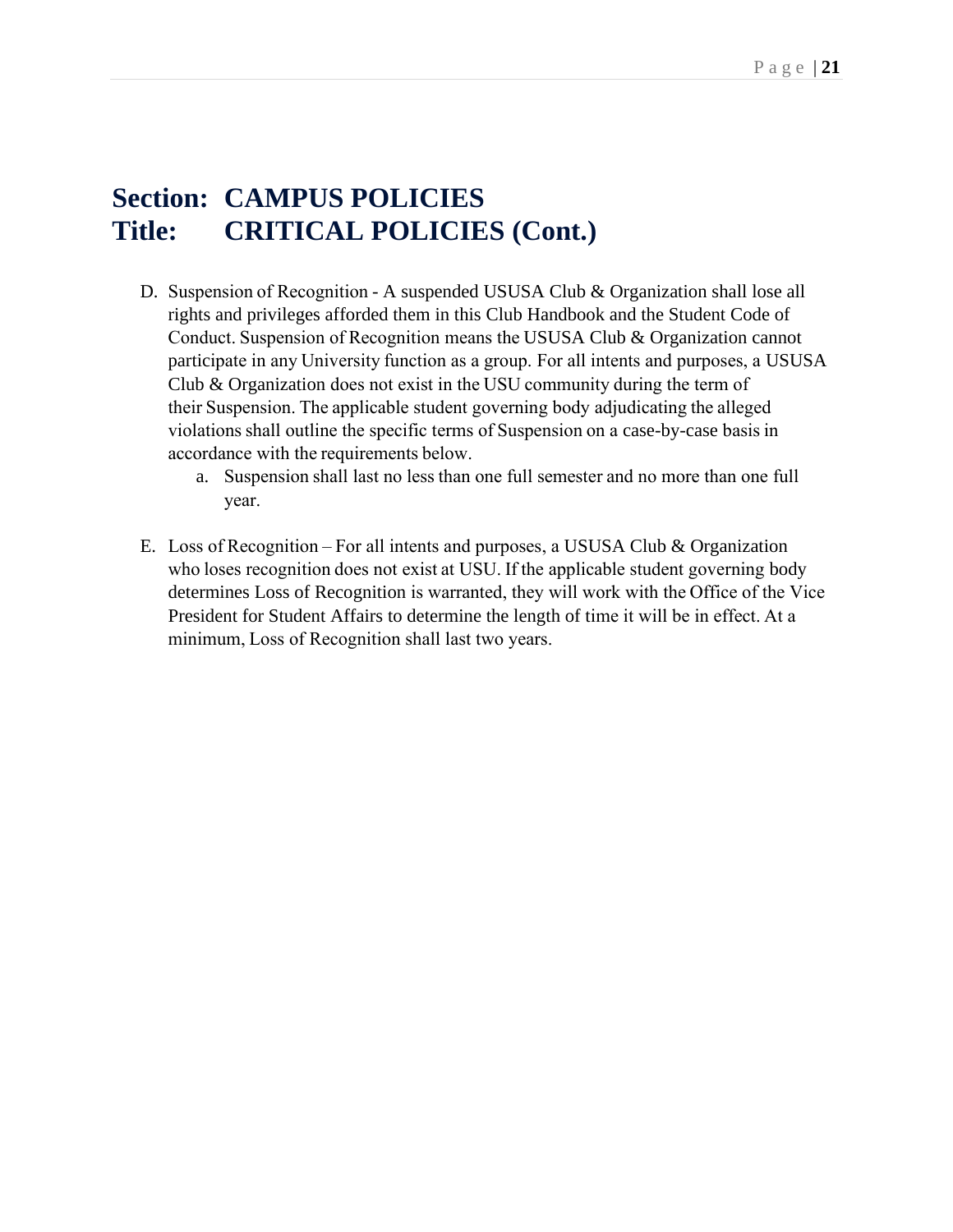# **Section: CLUB MEMBERSHIP Title: ANNUAL RENEWAL**

All clubs and organizations must re-register their membership at the end of every academic year. If you do not re-register the club or organization by May 15, 2023, the club will not be able to participate in some fall activities such as Day on the Quad. We do this to keep the USUSA clubs and organizations organized and the website up to date. Registration shall be valid from the date of approval to the end of the succeeding spring semester.

Club re-registration will open up again on August 29, 2022 and will be reviewed on a rolling basis throughout the academic year.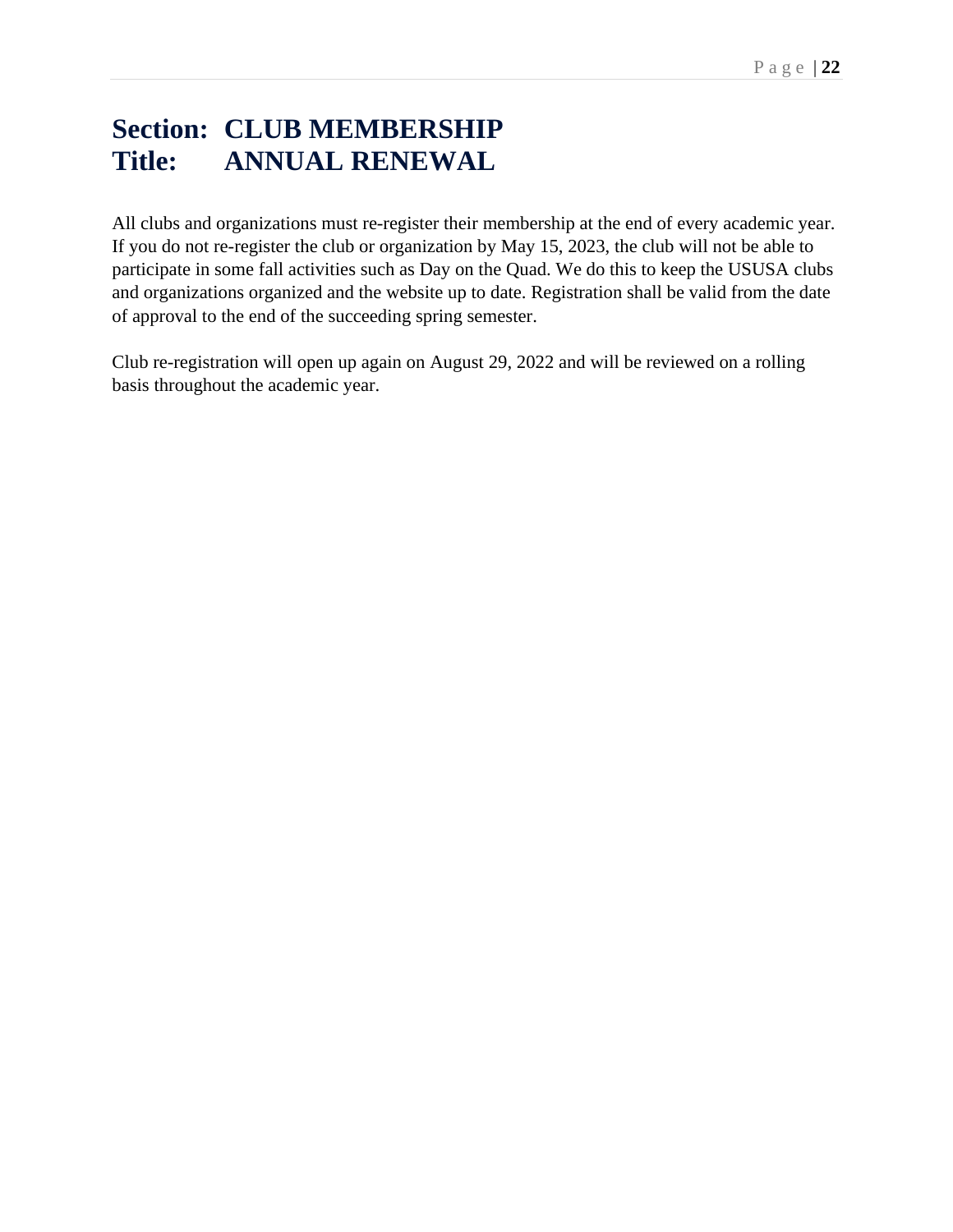# **Section: APPENDIX Title: USUSA CLUB CONSTITUTION**

The following outline and questions are designed to help you write a constitution for your organization. The constitution should contain statements concerning aspects of the organization and the way the club is maintained. Items that are subject to frequent revision should be included in your by-laws. In order to be officially registered with USUSA Clubs and Organizations, you must include this information in your constitution. You may want to delete certain sections and add others to your constitution.

### **Clubs Constitution Sample**

Constitution of (Club Name)

Article I- Name, Purpose and General Statements

Section 1: What is exact title of organization?

Section 2: Nonprofit status of organization (must operate as nonprofit)

Section 3: How does one maintain Clubs & Organizations membership in good standing? (Clubs are subject to all policies and procedures as outlined by USUSA and the Utah State University Student Code).

Section 4: What is (are) the purpose (s)?

Article II- Membership

Section 1: Who is eligible for membership? Are there special requirements or restrictions? (University policy requires there be no arbitrary exclusion on basis of race, creed, color, sex, national origin, or disability).

Section 2: Are there categories of membership? If so, what are they? (Policy requires two-thirds or voting membership must be registered students of Utah State University).

Section 3: How does one become a member?

Section 4: How does one maintain membership in good standing? Can a member be removed from the rolls of the organization, and for what cause, and by what process?

Article III- Officers

Section 1: How many officers are there? What are requirements to be an officer? (Policy requires that only students matriculated with Utah State University may be officers. Upon request of the USUSA Executive Council this requirement may be waived for honorary and/or professional societies).

Section 2: What are the duties and general responsibilities of the officers?

Section 3: How are officers elected/appointed? When are they selected; take office? How long do they serve? Can they be removed from office? Under what circumstances and by what procedure?

Article IV- Committees

Section 1: What standing committees shall exist? What are the duties and responsibilities of these committees? Who serves on these committees?

Section 2: Special committees?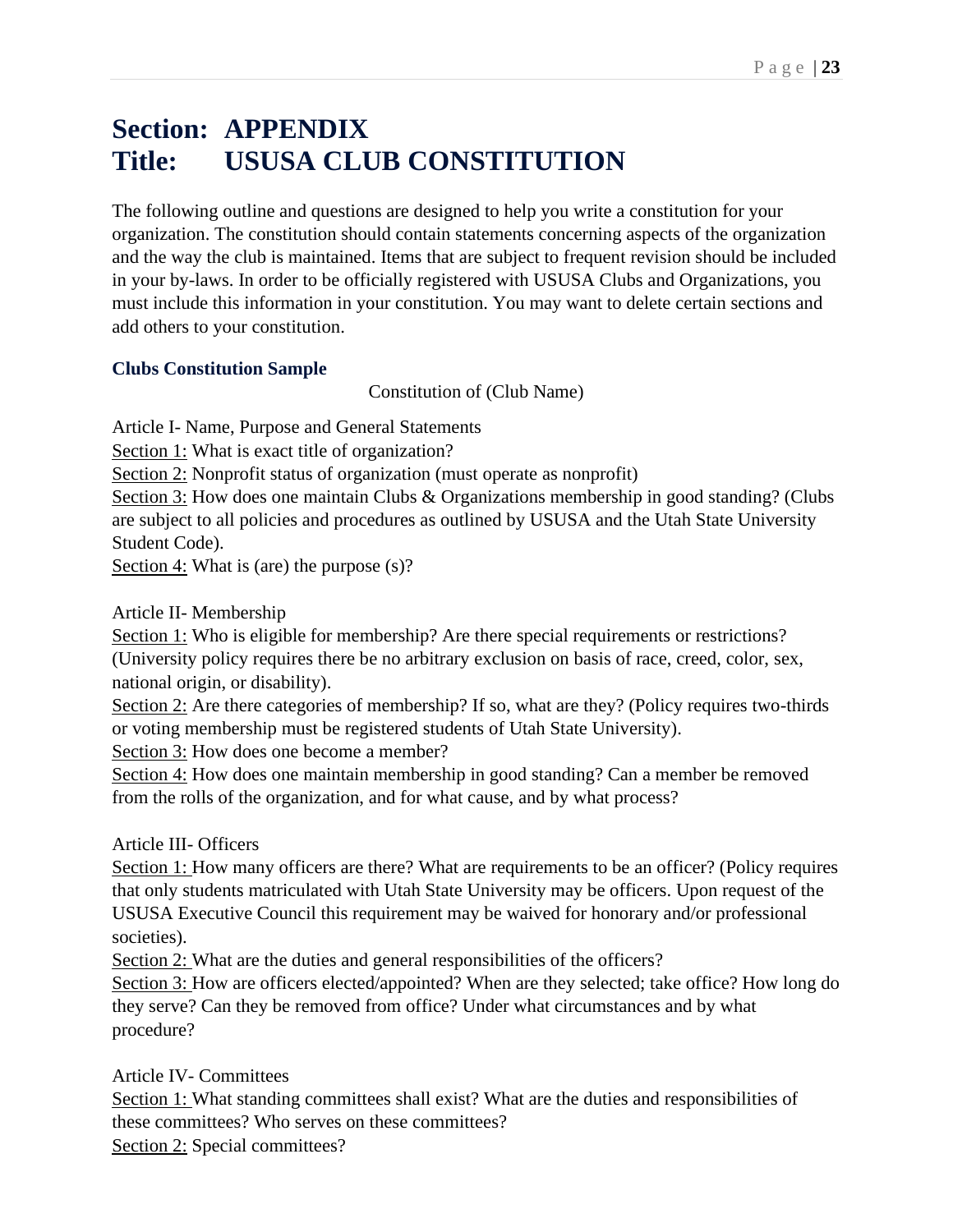Article V- Meetings

Section 1: How many regular meetings are to be held? When? How are they called and who is responsible?

Section 2: How many for a quorum?

Section 3: How are decisions made? By simple majority?

Section 4: Special meetings? For special purposes only? Who may call them?

Article VI- Financial Matters

Section 1: The club shall not provide monetary gain, incidentally or otherwise, to its directors or membership except as payment for services rendered in the form of wages, salaries, or incentives.

Section 2: Should the organization dissolve leaving residual assets, how shall these be distributed? If not stated, who shall decide?

Article VII- By-Laws

Section 1: If there are to be provisions for by-laws, how are they to be established? Who prepares? How are they announced? Who can vote? Quorum needed? Majority vote?

Article VIII- Committees

Section 1: Who can propose? To whom are they submitted? Who reviews? How much notice must be given to members of upcoming vote? When do they take effect? Section 2: Quorum? Vote needed to pass?

Date of Ratification:

Signatures of Officers/Witnesses:

#### **Sample Mission Statement**

The mission of the USUSA Four Square Club is to offer all USU students the opportunity to learn, experience, and engage in the game of four square in a fun and safe environment.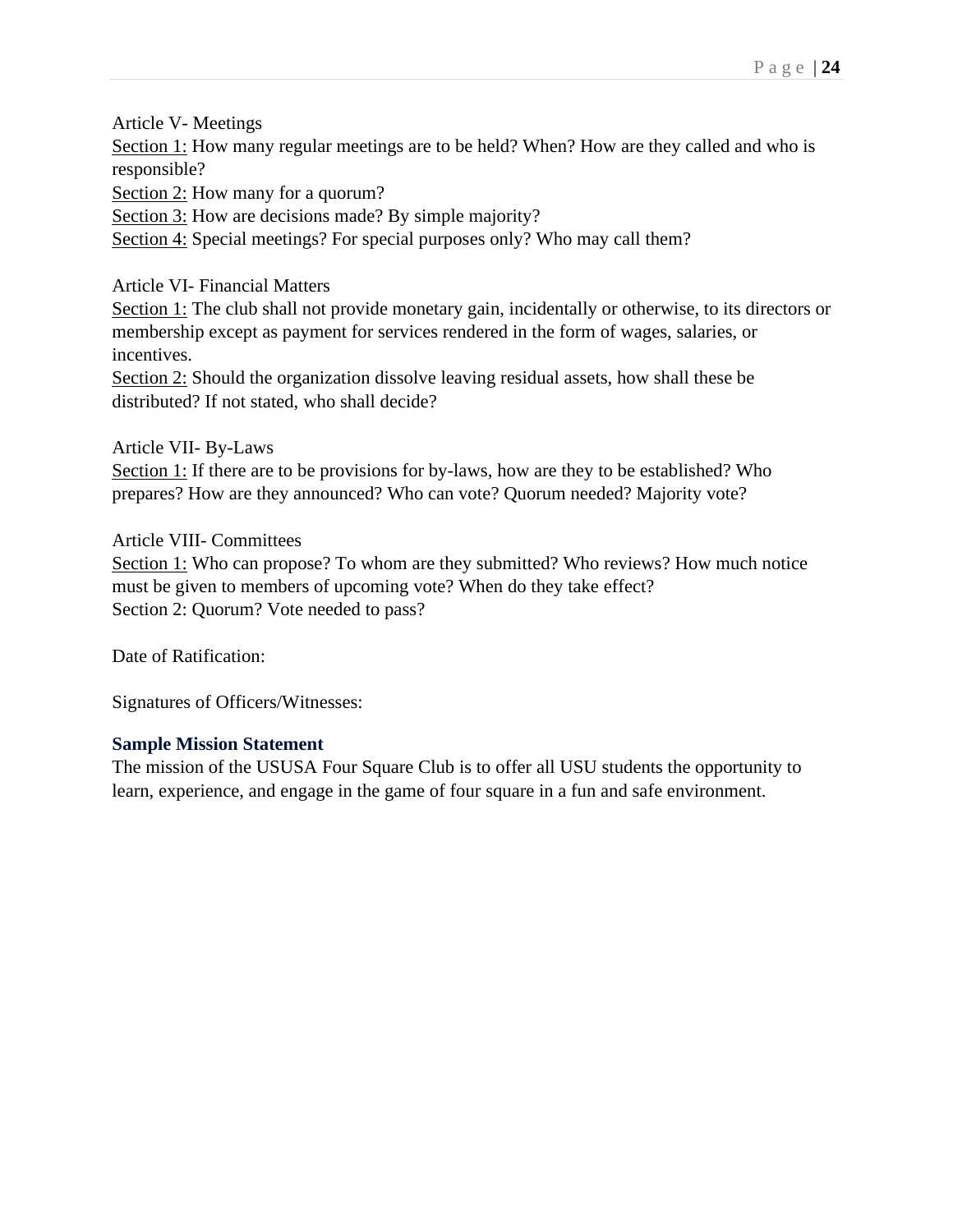# **Section: APPENDIX Title: MEMBER RECRUITMENT & RETENTION**

### **Finding Prospective Members:**

There are many places on campus to recruit members for clubs, especially within the TSC. After you reserve a space for setting up a table, here are a few tips to help find or recruit club members:

- Connect with friends and acquaintances
- Contact last years' club members to see if they want to be involved again
- Tell your club members to bring a friend to the next meeting
- Find department organizations who share similar goals and set up a meeting to meet with a department employee or student

### **Motivating & Thanking Members:**

You have a responsibility to keep your club members involved and motivated. Club members should know and feel that they are making a significant contribution. You should help them see where their task fits into the big picture; help them see that their role is essential. Remember that all people are motivated by something. Your job as club president is to figure out what it is for each club member. You can do this by ensuring club members have:

- 1. Have had adequate training and understand how to do their task.
- 2. Have the given tools or resources needed to accomplish it.
- 3. Have confidence in their ability to perform.
- 4. Have a vision of how successful their program can be.
- 5. They are given significant responsibility.

### **How to Hold Them Accountable:**

1. Clearly communicate expectations for your club members and have a timeline.

2. Make sure they are willing to abide by the set guidelines.

3. Repeat your expectations if problems arise, you should remind them of their commitment to the expectations as a club member and their role.

4. Have club meetings weekly to follow up with assignments and discuss learning experiences.